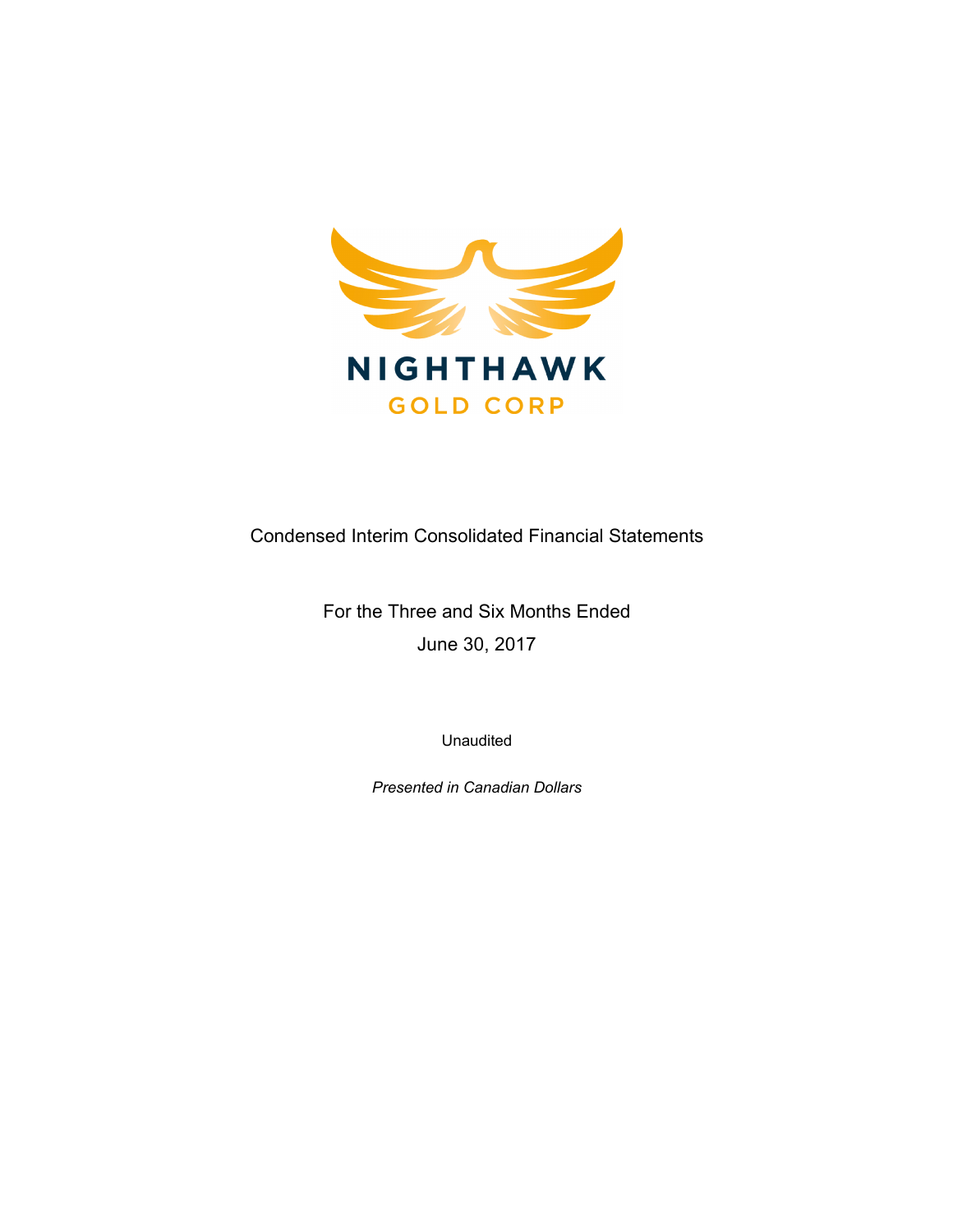

August 14, 2017

#### **MANAGEMENT'S RESPONSIBILITY FOR THE CONDENSED INTERIM CONSOLIDATED FINANCIAL STATEMENTS**

The accompanying condensed interim consolidated financial statements of Nighthawk Gold Corp. ("**Nighthawk**") are the responsibility of the Board of Directors and executive management. The unaudited condensed interim consolidated financial statements have been prepared by management, on behalf of the Board of Directors, in accordance with International Financial Reporting Standards ("**IFRS**") as issued by the International Accounting Standards Board. These unaudited condensed interim consolidated financial statements do not include all of the disclosures required for annual consolidated financial statements and therefore should be read in conjunction with Nighthawk's audited annual consolidated financial statements and notes thereto for the five month transitional year ended December 31, 2016. These unaudited condensed interim consolidated financial statements follow the same significant accounting policies and methods of application as those included in Nighthawk's most recent audited annual consolidated financial statements, except as described in note 3. Management acknowledges responsibility for the preparation and presentation of the consolidated financial statements, including responsibility for significant accounting judgments and estimates and the choice of accounting principles and methods that are appropriate to Nighthawk's circumstances. In the opinion of management, the unaudited condensed interim consolidated financial statements have been prepared within acceptable limits of materiality and are in accordance with International Accounting Standard 34, Interim Financial Reporting using accounting policies consistent with IFRS appropriate in the circumstances.

Management has established processes, which are in place to provide it sufficient knowledge to support management representations that it has exercised reasonable diligence that (i) the unaudited condensed interim consolidated financial statements do not contain any untrue statement of material fact or omit to state a material fact required to be stated or that is necessary to make a statement not misleading in light of the circumstances under which it is made, as of the date of, and for the periods presented by, the unaudited condensed interim consolidated financial statements and (ii) the unaudited condensed interim consolidated financial statements fairly present in all material respects the financial condition, results of operations and cash flows of Nighthawk, as of the date of and for the period presented by the unaudited condensed interim consolidated financial statements.

The Board of Directors is responsible for reviewing and approving the consolidated financial statements and for ensuring that management fulfills its financial reporting responsibilities. An Audit Committee assists the Board of Directors in fulfilling this responsibility. The Audit Committee meets with management to review the internal controls over the financial reporting process, the consolidated financial statements and the auditors' report. The Audit Committee also reviews Nighthawk's Management's Discussion and Analysis to ensure that the financial information reported therein is consistent with the information presented in the consolidated financial statements. The Audit Committee reports its findings to the Board of Directors for its consideration in approving the consolidated financial statements for issuance to the shareholders.

Management recognizes its responsibility for conducting Nighthawk's affairs in compliance with established financial standards, and applicable laws and regulations, and for maintaining proper standards of conduct for its activities.

(Signed) *"Dr. Michael Byron"* (Signed) *"Michael Leskovec"* Dr. Michael Byron President & Chief Executive Officer

Michael Leskovec Chief Financial Officer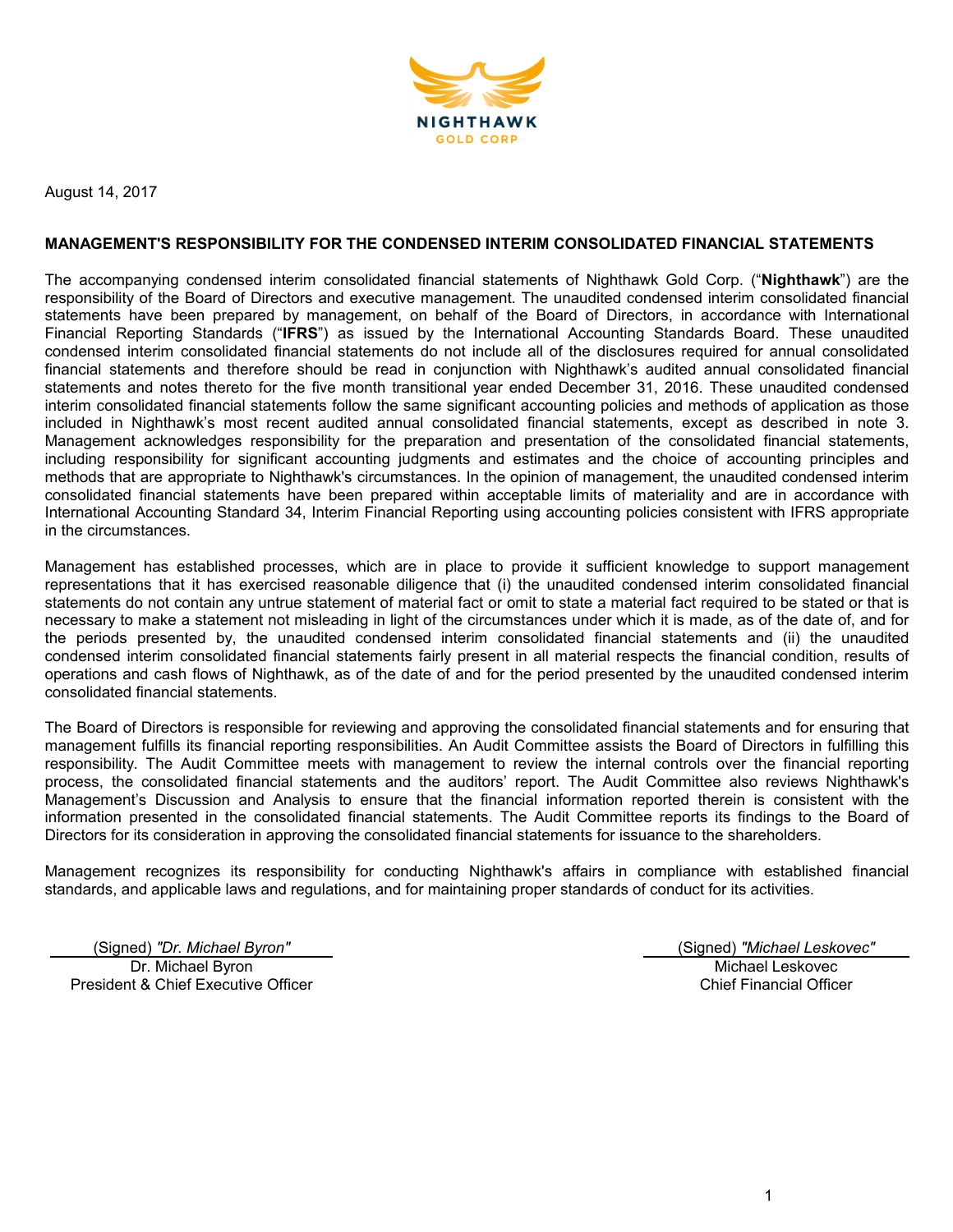

## **NIGHTHAWK GOLD CORP. CONDENSED INTERIM CONSOLIDATED STATEMENTS OF FINANCIAL POSITION**

Presented in Canadian Dollars

Unaudited

| As at                                      |    | <b>June 30,</b><br>2017 | December 31,<br>2016 |
|--------------------------------------------|----|-------------------------|----------------------|
|                                            |    |                         |                      |
| <b>ASSETS</b>                              |    |                         |                      |
| <b>Current Assets</b>                      |    |                         |                      |
| Cash<br>Amounts receivable                 | S  | 34,254,829 \$           | 14,324,806           |
| Prepaid expenses and supplies              |    | 422,203<br>704,887      | 403,117<br>380,434   |
|                                            |    |                         |                      |
|                                            |    | 35,381,919              | 15,108,357           |
| <b>Non-current Assets</b>                  |    |                         |                      |
| Restricted cash (note 5)                   |    | 4,479,000               | 4,479,000            |
| Exploration and evaluation assets (note 6) |    | 47,708,031              | 41,676,278           |
|                                            |    | 52,187,031              | 46, 155, 278         |
|                                            | \$ | 87,568,950 \$           | 61,263,635           |
|                                            |    |                         |                      |
| <b>LIABILITIES</b>                         |    |                         |                      |
| <b>Current Liabilities</b>                 |    |                         |                      |
| Accounts payable and accrued liabilities   | \$ | 2,465,988 \$            | 297,394              |
| <b>Non-current Liabilities</b>             |    |                         |                      |
| Flow-through share premium liability       |    | 3,685,143               | 2,040,440            |
| Provision for service obligation (note 7)  |    | 3,012,314               | 3,012,314            |
| Reclamation provision (note 8)             |    | 401,150                 | 401,150              |
| Deferred tax liability                     |    | 4,175,032               | 2,840,773            |
|                                            |    | 11,273,639              | 8,294,677            |
|                                            |    |                         |                      |
| <b>SHAREHOLDERS' EQUITY</b>                |    |                         |                      |
| Share capital (note 9(a))                  |    | 79,893,031              | 61,916,419           |
| Warrants and broker warrants (note 9(b))   |    | 4,011,742               |                      |
| Share-based payment reserve (note 9(c))    |    | 12,457,014              | 9,976,849            |
| <b>Accumulated deficit</b>                 |    | (22, 532, 464)          | (19, 221, 704)       |
|                                            |    | 73,829,323              | 52,671,564           |
|                                            | \$ | 87,568,950 \$           | 61,263,635           |
|                                            |    |                         |                      |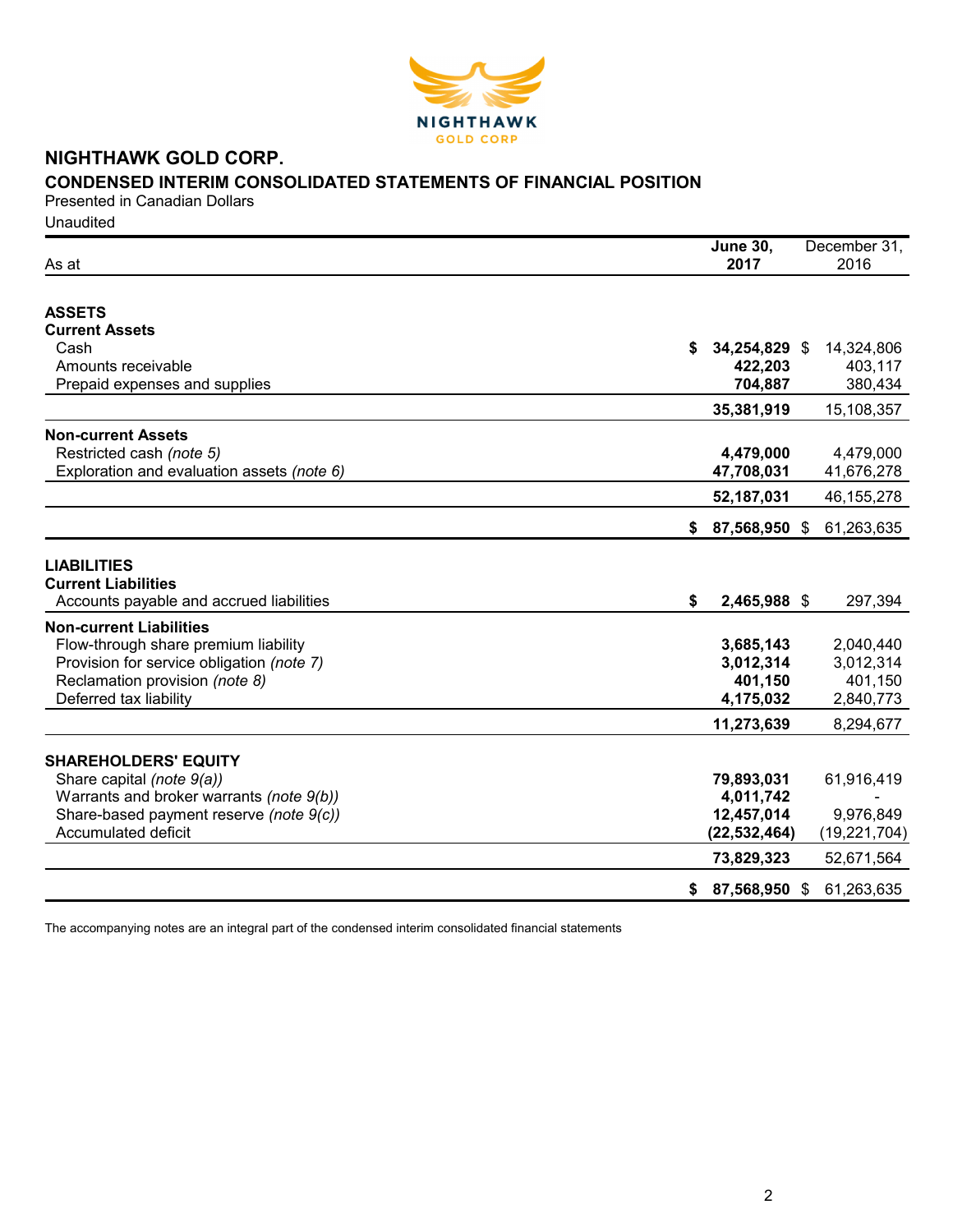

# **NIGHTHAWK GOLD CORP.**

## **CONDENSED INTERIM CONSOLIDATED STATEMENTS OF COMPREHENSIVE LOSS**

Presented in Canadian Dollars

Unaudited

|                                                          | Three months ended |                         |                  | Six months ended        |             |
|----------------------------------------------------------|--------------------|-------------------------|------------------|-------------------------|-------------|
|                                                          |                    | <b>June 30,</b><br>2017 | 2016             | <b>June 30,</b><br>2017 | 2016        |
|                                                          |                    |                         |                  |                         |             |
| <b>Expenses</b>                                          |                    |                         |                  |                         |             |
| Salaries, director and consulting fees                   | \$                 | 126,299 \$              | 60,308 \$        | 233,317 \$              | 104,111     |
| Regulatory                                               |                    | 142,515                 | 1,215            | 174,572                 | 15,465      |
| Shareholder communication and marketing                  |                    | 54,538                  | 24,224           | 150,465                 | 28,155      |
| Office and administration                                |                    | 66,686                  | 22,845           | 133,057                 | 43,715      |
| Professional fees                                        |                    | 51,307                  | 31,858           | 124,977                 | 59,359      |
| Travel                                                   |                    | 54,070                  | 4,576            | 90,404                  | 7,694       |
| Stock-based compensation (note 9(c))                     |                    | 2,499                   | 355,529          | 1,912,148               | 355,529     |
| Write-down of exploration and evaluation assets (note 6) |                    |                         | 5,932,348        |                         | 5,932,348   |
|                                                          |                    | 497,914                 | 6,432,903        | 2,818,940               | 6,546,376   |
| <b>Other income</b>                                      |                    |                         |                  |                         |             |
| Flow-through share premium                               |                    | 901,490                 |                  | 1,199,383               |             |
| Interest income                                          |                    | 48,812                  | 26,792           | 71,633                  | 26,792      |
| Interest and accretion expense                           |                    |                         | (97, 174)        |                         | (97, 174)   |
|                                                          |                    | 950,302                 | (70, 382)        | 1,271,016               | (70, 382)   |
| Income (loss) before income taxes                        |                    | 452,388                 | (6,503,285)      | (1, 547, 924)           | (6,616,758) |
| Deferred tax provision                                   |                    | (1, 334, 259)           | (56, 702)        | (1,762,836)             | (56, 702)   |
| Net loss and comprehensive loss                          | \$                 | $(881, 871)$ \$         | $(6,559,987)$ \$ | $(3,310,760)$ \$        | (6,673,460) |
| Net loss per share (note 10):                            |                    |                         |                  |                         |             |
| <b>Basic and fully diluted</b>                           | \$                 | $(0.01)$ \$             | $(0.09)$ \$      | $(0.02)$ \$             | (0.10)      |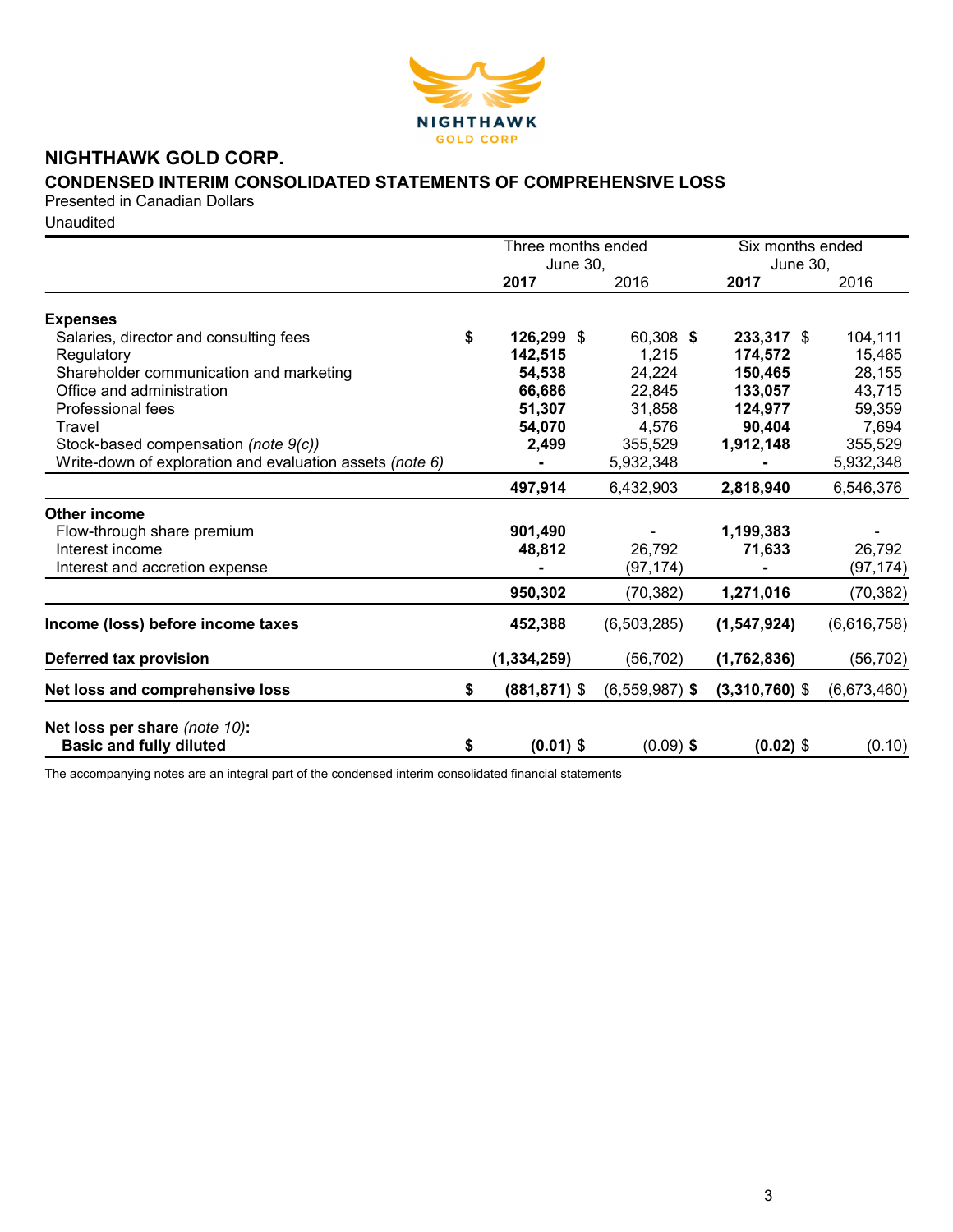

## **NIGHTHAWK GOLD CORP. CONDENSED INTERIM CONSOLIDATED STATEMENTS OF CHANGES IN SHAREHOLDERS' EQUITY**

Presented in Canadian Dollars

Unaudited

|                                                                   | Share capital |    | <b>Warrants and</b><br>broker warrants | Share-based<br>payment reserve | <b>Accumulated</b><br>deficit |    | <b>Total equity</b> |
|-------------------------------------------------------------------|---------------|----|----------------------------------------|--------------------------------|-------------------------------|----|---------------------|
| <b>Balance at January 1, 2016</b>                                 | 39,255,662    | \$ | 36,995                                 | \$<br>9,213,114                | (12, 214, 085)<br>S.          | S. | 36,291,686          |
| Issuance of shares on acquisition of Superior Copper              | 9,228,571     |    |                                        |                                |                               |    | 9,228,571           |
| Issuance of shares, net of cash share issuance costs of \$226,807 | 5,773,193     |    |                                        |                                |                               |    | 5,773,193           |
| Flow-through share premium                                        | (1,250,000)   |    |                                        |                                |                               |    | (1,250,000)         |
| Tax effect of share issue costs                                   | 56,702        |    |                                        |                                |                               |    | 56,702              |
| Fair value of warrants issued                                     |               |    | 651                                    |                                |                               |    | 651                 |
| Issuance of common shares on exercise of warrants                 | 60,000        |    |                                        |                                |                               |    | 60,000              |
| Issuance of common shares on exercise of stock options            | 38,992        |    |                                        |                                |                               |    | 38,992              |
| Fair value of warrants and stock options transferred on exercise  | 5,820         |    | (4, 352)                               | (1,468)                        |                               |    |                     |
| Stock-based compensation                                          |               |    |                                        | 681,171                        |                               |    | 681,171             |
| Net loss for the period                                           |               |    |                                        |                                | (6,673,460)                   |    | (6,673,460)         |
| Balance at June 30, 2016                                          | 53,168,940    |    | 33,294                                 | 9,892,817                      | (18, 887, 545)                |    | 44,207,506          |
| Issuance of shares, net of cash share issuance costs of \$499,757 | 9,585,243     |    |                                        |                                |                               |    | 9,585,243           |
| Flow-through share premium                                        | (1,615,385)   |    |                                        |                                |                               |    | (1,615,385)         |
| Tax effect of share issue costs                                   | 132,436       |    |                                        |                                |                               |    | 132,436             |
| Issuance of common shares on exercise of warrants                 | 450,000       |    |                                        |                                |                               |    | 450,000             |
| Issuance of common shares on exercise of stock options            | 111,872       |    |                                        |                                |                               |    | 111,872             |
| Fair value of warrants and stock options transferred on exercise  | 83,313        |    | (32, 643)                              | (50, 670)                      |                               |    |                     |
| Expiry of warrants                                                |               |    | (651)                                  | 651                            |                               |    |                     |
| Stock-based compensation (note 9(c))                              |               |    |                                        | 134,051                        |                               |    | 134,051             |
| Net income for the period                                         |               |    |                                        |                                | (334, 159)                    |    | (334, 159)          |
| <b>Balance at December 31, 2016</b><br>S                          | 61,916,419    | S  |                                        | \$<br>9,976,849                | (19, 221, 704)<br>S.          | S. | 52,671,564          |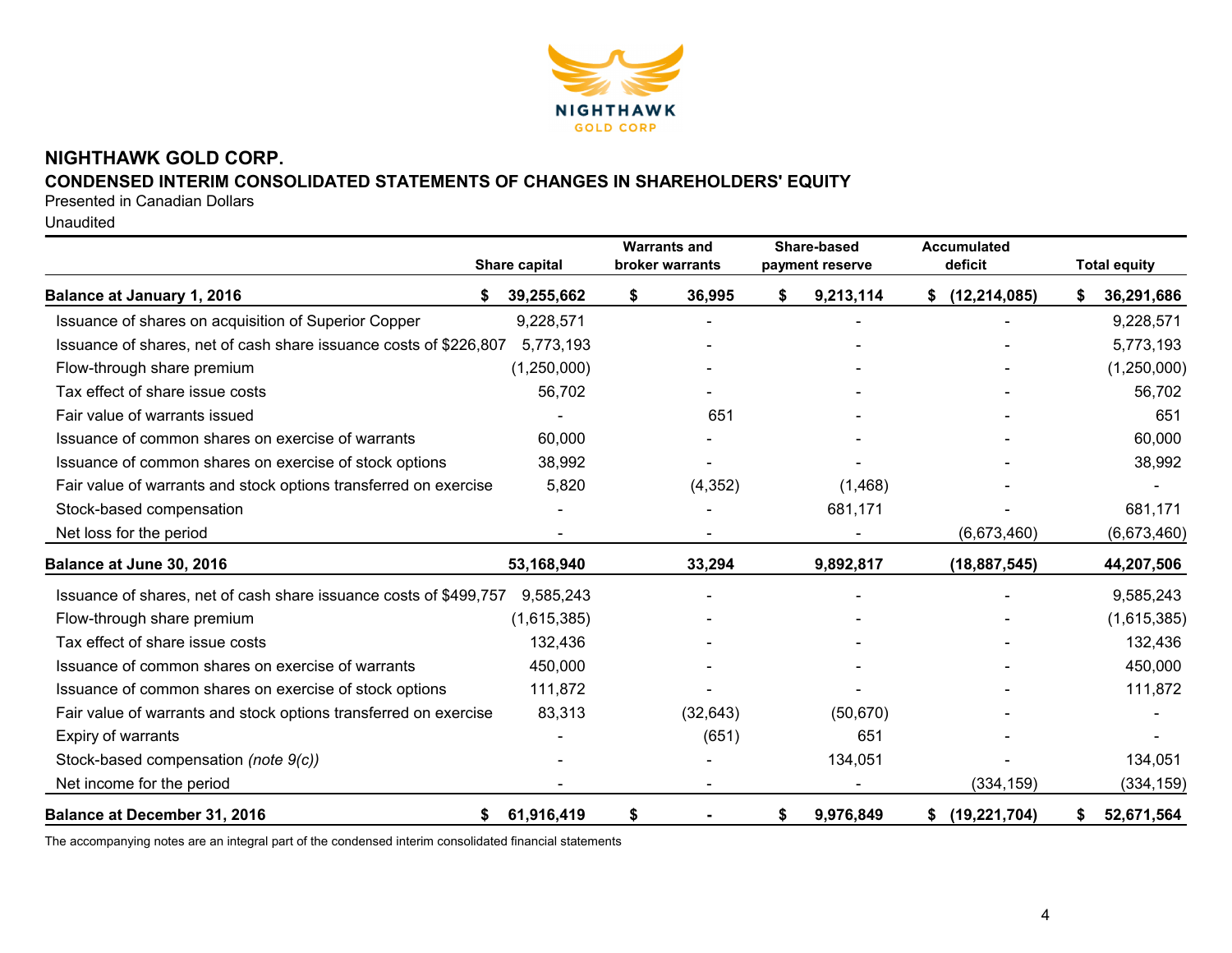

# **NIGHTHAWK GOLD CORP. CONDENSED INTERIM CONSOLIDATED STATEMENTS OF CHANGES IN EQUITY**

Presented in Canadian Dollars

Unaudited

|                                                                                       |    | Share capital |   | <b>Warrants and</b><br>broker warrants |    | Share-based<br>payment reserve | <b>Accumulated</b><br>deficit | <b>Total equity</b> |             |
|---------------------------------------------------------------------------------------|----|---------------|---|----------------------------------------|----|--------------------------------|-------------------------------|---------------------|-------------|
| Balance at December 31, 2016 (continued)                                              | S. | 61,916,419    |   |                                        | \$ | 9,976,849                      | (19, 221, 704)<br>S.          | S.                  | 52,671,564  |
| Issuance of shares net of cash share issuance<br>costs of $$1,617,273$ (note $9(a)$ ) |    | 23,502,277    |   |                                        |    | $\blacksquare$                 |                               |                     | 23,502,277  |
| Flow-through share premium                                                            |    | (2,844,086)   |   |                                        |    |                                |                               |                     | (2,844,086) |
| Tax effect of share issue costs                                                       |    | 428,577       |   |                                        |    |                                |                               |                     | 428,577     |
| Fair value of broker warrants issued                                                  |    | (299, 259)    |   | 299,259                                |    | $\blacksquare$                 |                               |                     |             |
| Fair value of warrants issued                                                         |    | (3,712,483)   |   | 3,712,483                              |    |                                |                               |                     |             |
| Issuance of common shares on exercise of stock options                                |    | 655,148       |   |                                        |    |                                |                               |                     | 655,148     |
| Fair value of stock options transferred on exercise                                   |    | 246,438       |   |                                        |    | (246, 438)                     |                               |                     |             |
| Stock-based compensation (note 9(c))                                                  |    |               |   |                                        |    | 2,726,603                      |                               |                     | 2,726,603   |
| Net loss for the period                                                               |    |               |   |                                        |    |                                | (3,310,760)                   |                     | (3,310,760) |
| Balance at June 30, 2017                                                              |    | 79,893,031    | Ъ | 4,011,742                              | S  | 12,457,014                     | (22, 532, 464)<br>æ.          |                     | 73,829,323  |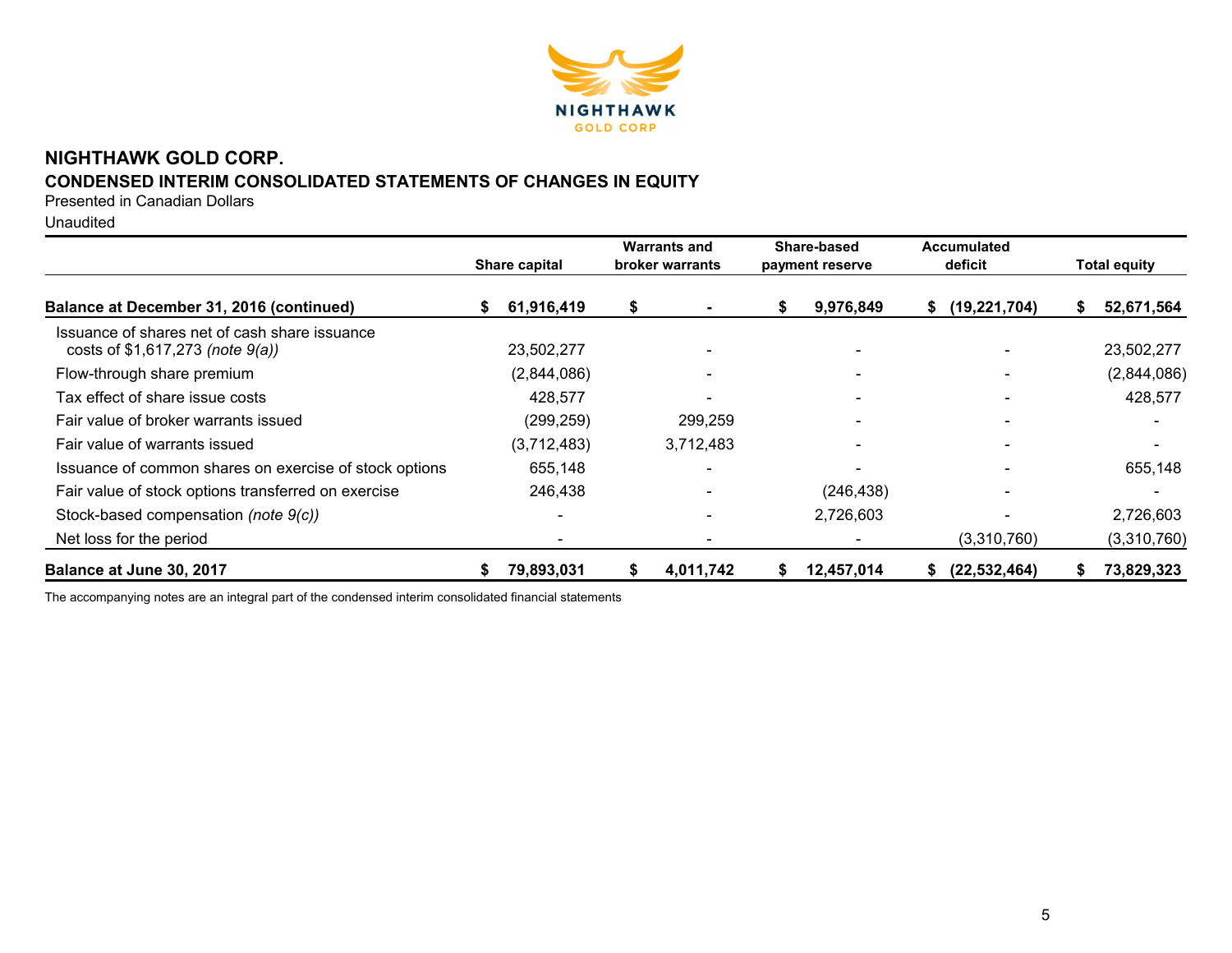

# **NIGHTHAWK GOLD CORP. CONDENSED INTERIM CONSOLIDATED STATEMENTS OF CASH FLOWS**

Presented in Canadian Dollars Unaudited

| For the six months ended June 30.                   | 2017                   | 2016        |
|-----------------------------------------------------|------------------------|-------------|
| Cash provided by (used in)                          |                        |             |
| <b>Operations</b>                                   |                        |             |
| Net loss for the period                             | \$<br>$(3,310,760)$ \$ | (6,673,460) |
| Items not involving cash:                           |                        |             |
| Deferred income tax provision                       | 1,762,836              | 56,702      |
| Stock-based compensation                            | 1,912,148              | 355,529     |
| Write-down of exploration and evaluation assets     |                        | 5,932,348   |
| Accretion expense                                   |                        | 97,174      |
| Flow-through share premium                          | (1, 199, 383)          |             |
| Change in non-cash working capital:                 |                        |             |
| Amounts receivable                                  | (19,086)               | (21, 885)   |
| Prepaid expenses and supplies                       | (324, 453)             | (243, 137)  |
| Accounts payable and accrued liabilities            | 2,168,594              | (196,858)   |
|                                                     | 989,896                | (693, 587)  |
| <b>Financing</b>                                    |                        |             |
| Issuance of common shares, net of share issue costs | 23,502,277             | 5,773,193   |
| Cash acquired on acquisition of Superior Copper     |                        | 3,618,165   |
| <b>Exercise of warrants</b>                         |                        | 60,000      |
| Exercise of stock options                           | 655,148                | 38,992      |
|                                                     | 24, 157, 425           | 9,490,350   |
| Investing                                           |                        |             |
| Exploration and evaluation costs                    | (5, 150, 243)          | (442, 470)  |
| Acquisition costs                                   | (67, 055)              | (80, 964)   |
|                                                     | (5,217,298)            | (523, 434)  |
| Increase in cash                                    | 19,930,023             | 8,273,329   |
|                                                     |                        |             |
| Cash, beginning of period                           | 14,324,806             | 1,142,270   |
| Cash, end of period                                 | $$34,254,829$ \$       | 9,415,599   |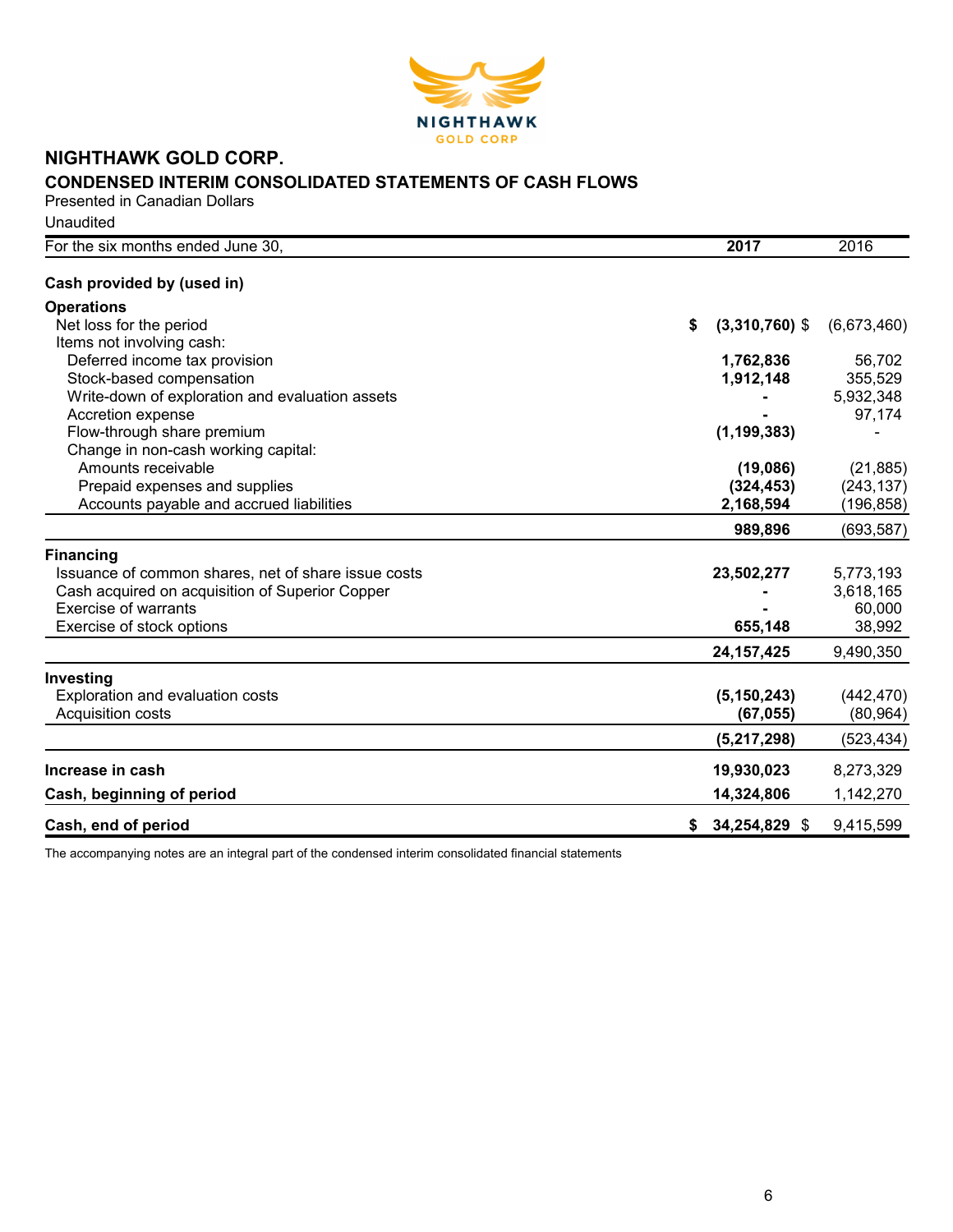

**Unaudited** For the six months ended June 30, 2017

#### **1. NATURE OF OPERATIONS**

Nighthawk Gold Corp. ("**Nighthawk**" or the "**Company**") was incorporated on January 8, 2004 under the Business Corporations Act (Ontario) and is a publicly listed Canadian junior resource company with exploration and evaluation assets in Canada. Nighthawk is engaged in the identification, acquisition, exploration and evaluation of gold properties, is listed on the Toronto Stock Exchange ("**TSX**"), and trades under the symbol NHK. To date, Nighthawk has not earned any revenue from operations. The Company's registered office is located at Suite 301, 141 Adelaide Street West, Toronto, Ontario, Canada, M5H 3L5.

The unaudited condensed interim consolidated financial statements for the six months ended June 30, 2017 have been approved for issue by the Board of Directors on August 14, 2017.

Nighthawk is in the exploration stage and is subject to risks and challenges similar to companies in a comparable stage. These risks include, but are not limited to, the challenges of securing adequate capital in view of exploration, development and operational risks inherent in the mining industry; changes in government policies and regulations; the ability to obtain the necessary environmental permitting; challenges in future profitable production or, alternatively Nighthawk's ability to dispose of its exploration and evaluation assets on an advantageous basis; as well as global economic, precious and base metal price volatility; all of which are uncertain.

#### **2. BASIS OF PREPARATION**

#### **(a) Basis of Presentation**

These unaudited condensed interim consolidated financial statements have been prepared in accordance with IAS 34 - Interim Financial Reporting on the basis of International Financial Reporting Standards ("**IFRS**") and interpretations as approved by the International Accounting Standards Board ("**IASB**") and are presented in Canadian dollars.

These unaudited condensed interim consolidated financial statements have been prepared on a going concern basis, under the historical cost convention, except fair value through profit and loss assets which are carried at fair value, and have been prepared using the accrual basis of accounting except for cash flow information.

The unaudited condensed interim consolidated statement of cash flows shows the changes in cash arising during the year from operating activities, investing activities and financing activities.

The cash flows from operating activities are determined by using the indirect method. Net loss is therefore adjusted by non-cash items, such as deferred tax expenses (recoveries), stock-based compensation, write-down of exploration and evaluation assets, flow-through share premium, accretion expense, as well as changes from amounts receivable, prepaid expenses and supplies, and accounts payable and accrued liabilities. In addition, all income and expenses from cash transactions that are attributable to investing or financing activities are eliminated. The cash flows from investing and financing activities are determined by using the direct method.

#### **(b) Reporting Periods and Comparatives**

On November 28, 2016, the Company announced that it was prospectively changing its fiscal year end date from July 31 to December 31, effective for the December 31, 2016 reporting period. In accordance with relevant legislation for the 2017 reporting period, the Company will prepare condensed interim consolidated financial statements for the three months ending March 31, 2017, June 30, 2017 and September 30, 2017 with the comparative periods being the three months ended March 31, 2016, June 30, 2016 and September 30, 2016, respectively. The Company's next consolidated annual financial statements will be for the twelve months ended and as at December 31, 2017 with the comparative period being the five months ended as at December 31, 2016 and the twelve months ended July 31, 2016.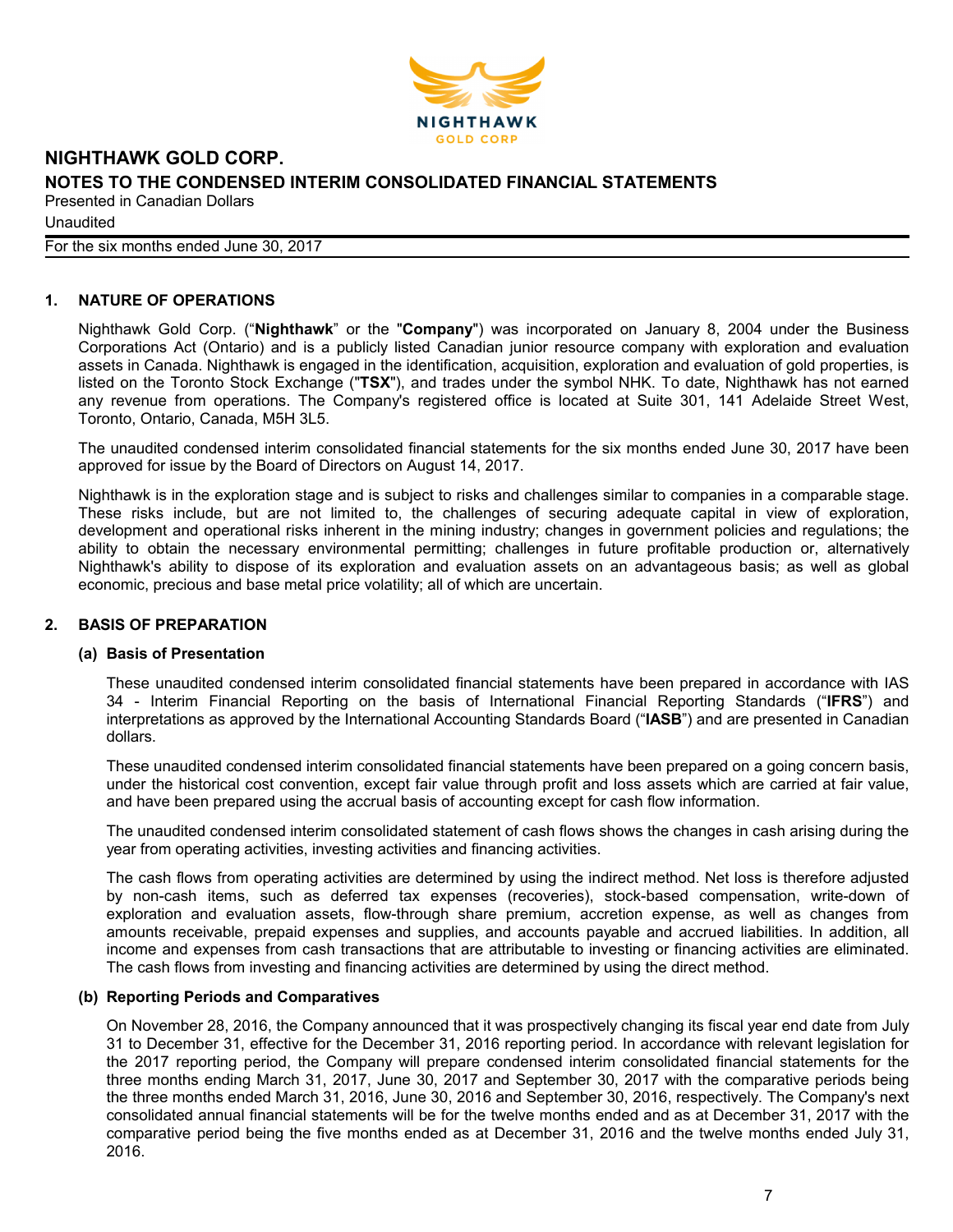

**Unaudited** For the six months ended June 30, 2017

#### **3. SIGNIFICANT ACCOUNTING POLICIES**

The financial framework and accounting policies applied in the preparation of these unaudited condensed interim consolidated financial statements are consistent with those as disclosed in its most recently completed audited consolidated financial statements for the transitional fiscal year ended December 31, 2016.

#### **(a) Changes in Accounting Policies**

The Company did not adopt any new accounting policies during the six months ended June 30, 2017.

#### **(b) Recent Accounting Pronouncements**

Certain pronouncements were issued by the IASB are mandatory for accounting periods after June 30, 2017 or later periods. Many are not applicable or do not have a significant impact to Nighthawk and have been excluded from the discussion below. The following have not yet been adopted and are being evaluated to determine their impact on Nighthawk.

- (i) IFRS 9, *Financial Instruments*, ("**IFRS 9**") was issued by the IASB in October 2010 and will replace IAS 39, *Financial Instruments: Recognition and Measurement* ("**IAS 39**"). IFRS 9 uses a single approach to determine whether a financial asset is measured at amortized cost or fair value, replacing the multiple rules in IAS 39. The approach in IFRS 9 is based on how an entity manages its financial instruments in the context of its business model and the contractual cash flow characteristics of the financial assets. Most of the requirements in IAS 39 for classification and measurement of financial liabilities were carried forward unchanged to IFRS 9. The new standard also requires a single impairment method to be used, replacing the multiple impairment methods in IAS 39. IFRS 9 is effective for annual periods beginning on or after January 1, 2018. Nighthawk will evaluate the impact of adopting IFRS 9 on its consolidated financial statements, including the possibility of early adoption in future periods.
- (ii) IFRS 15, issued in May 2014, will specify how and when entities recognize, measure, and disclose revenue. The standard will supersede all current standards dealing with revenue recognition, including IAS 11 Construction Contracts, IAS 18 Revenue, IFRIC 13 Customer Loyalty Programmes, IFRIC 15 Agreements for the Construction of Real Estate, IFRIC 18 Transfers of Assets from Customers, and SIC 31 Revenue – Barter Transactions Involving Advertising Services. IFRS 15 is effective for annual periods beginning on or after January 1, 2018.
- (iii) In January 2016, the International Accounting Standards Board (IASB) issued a new International Financial Reporting Standard (IFRS) on lease accounting which was incorporated into Part I of the CPA Canada Handbook – Accounting by the Accounting Standards Board (AcSB) in June 2016. IFRS 16 supersedes IAS 17 Leases, IFRIC 4 Determining Whether an Arrangement Contains a Lease, SIC-15 Operating Leases - Incentives and SIC-27 Evaluating the Substance of Transactions Involving the Legal Form of a Lease. IFRS 16 introduces a single lessee accounting model that requires a lessee to recognize assets and liabilities for all leases with a term of more than 12 months, unless the underlying asset is of low value. Lease assets and liabilities are initially recognized on a present value basis and subsequently, similarly to other non-financial assets and financial liabilities, respectively. The lessor accounting requirements are substantially unchanged and, accordingly, continue to require classification and measurement as either operating or finance leases. The new standard also introduces detailed disclosure requirements for both the lessee and lessor. The new standard is effective for annual periods beginning on or after January 1, 2019. Earlier application is permitted for entities that also apply IFRS 15 Revenue from Contracts with Customers.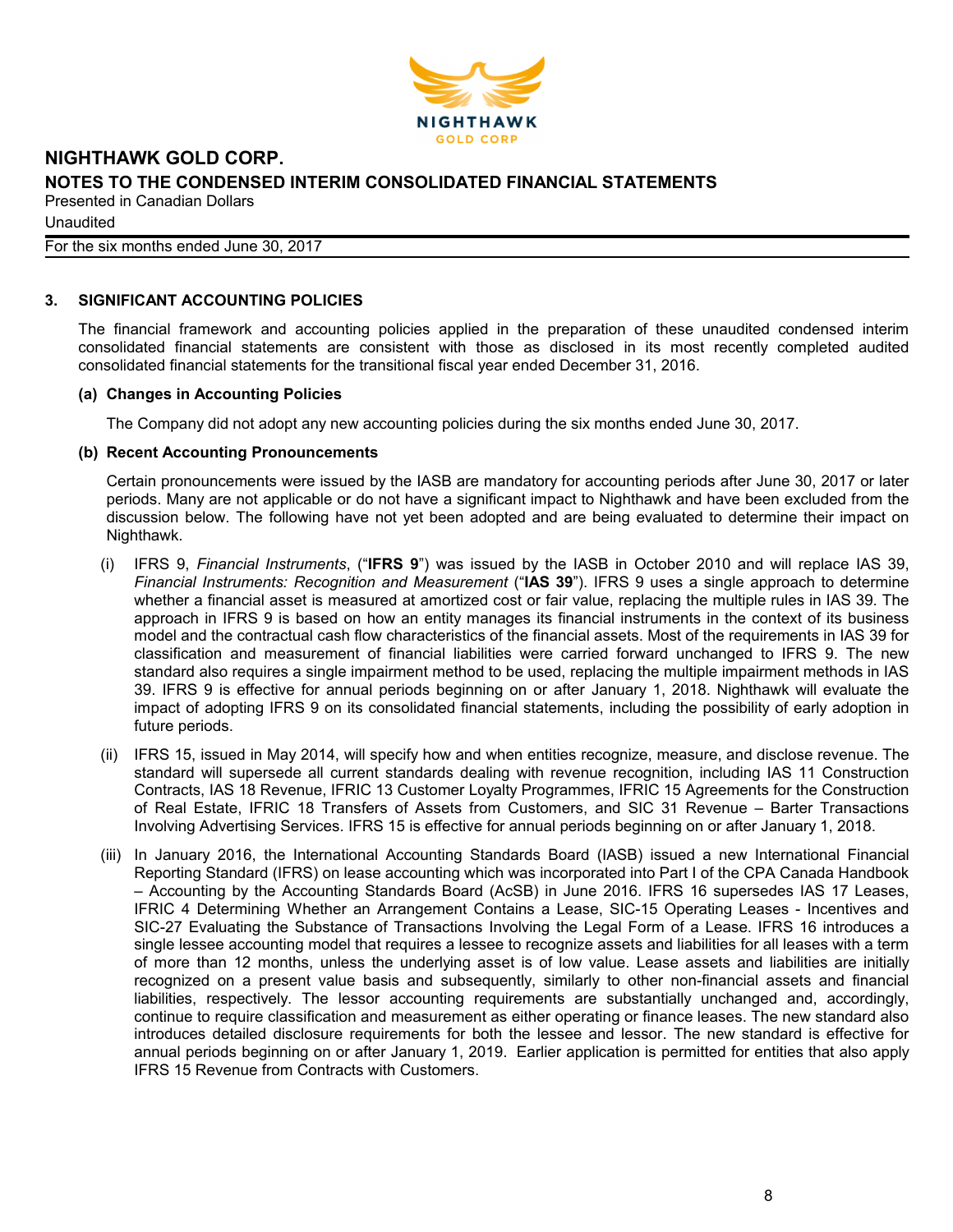

**Unaudited** 

For the six months ended June 30, 2017

#### **4. CRITICAL ACCOUNTING ESTIMATES AND SIGNIFICANT JUDGEMENTS**

The preparation of these condensed interim consolidated financial statements requires management to make certain estimates and assumptions that affect the reported amounts of assets and liabilities at the date of the financial statements and reported amounts of revenues and expenses during the reporting period. Actual outcomes could differ from these estimates. These consolidated financial statements include estimates which, by their nature, are uncertain. The impacts of such estimates are pervasive throughout the consolidated financial statements, and may require accounting adjustments based on future occurrences. Revisions to accounting estimates are recognized in the period in which the estimate is revised and future periods if the revision affects both current and future periods. These estimates are based on historical experience, current and future economic conditions and other factors, including expectations of future events that are believed to be reasonable under the circumstances.

Significant assumptions about the future and other sources of estimation and judgemental uncertainty that management has made at the consolidated statement of financial position reporting date, that could result in a material adjustment to the carrying amounts of assets and liabilities, in the event that actual results differ from assumptions made, relate to, but are not limited to, the following:

- (i) Nighthawk assesses the carrying value of exploration and evaluation assets at each reporting period to determine whether any indication of impairment exists. When an impairment exists, the calculation of recoverable amount requires the use of estimates and assumptions such as long-term commodity prices, discount rates, recoverable metals, and operating performance;
- (ii) the calculation of the fair value of warrants, broker warrants and stock options issued by Nighthawk requires the use of estimates of inputs in the Black-Scholes option pricing valuation model;
- (iii) the calculation of the reclamation liability and provision for service obligation, being the present value of the estimated costs to restore the properties is discounted at rates which reflect current market assessments and the risks specific to the liability. The calculation requires management to estimate the total restoration costs, timing of remediation and an appropriate discount rate; and
- (iv) valuation of deferred income taxes.

#### **5. RESTRICTED CASH**

During the year ended July 31, 2011, Nighthawk posted two irrevocable standby letters of credit with a Canadian chartered bank in the amount of \$401,000 (collectively, the "**Permit LOC's**") to provide security under its land use permit and water access licence for the existing reclamation work associated with the Damoti Reclamation Obligation *(notes 6 and 8)* as well as with its exploration activities relating to the Indin Lake Gold Property in the Northwest Territories, Canada. In March 2012, Nighthawk posted additional security of \$78,000 (the "**Additional Security**") upon receiving approval on its updated land use permit, which was submitted to support its expanded exploration activities on its Indin Lake Gold Property. The updated land use permit and the water access licence are valid until February 2019. The Permit LOC's are secured by guaranteed investment certificates (the "**Permit GIC's**") at a Canadian chartered bank for the same amount. The Permit GIC's and the Additional Security may be recovered by Nighthawk at expiration of the land use permit and water access licence in absence of any environmental disturbances provided Nighthawk carries out activities to satisfy the Damoti Reclamation Obligation.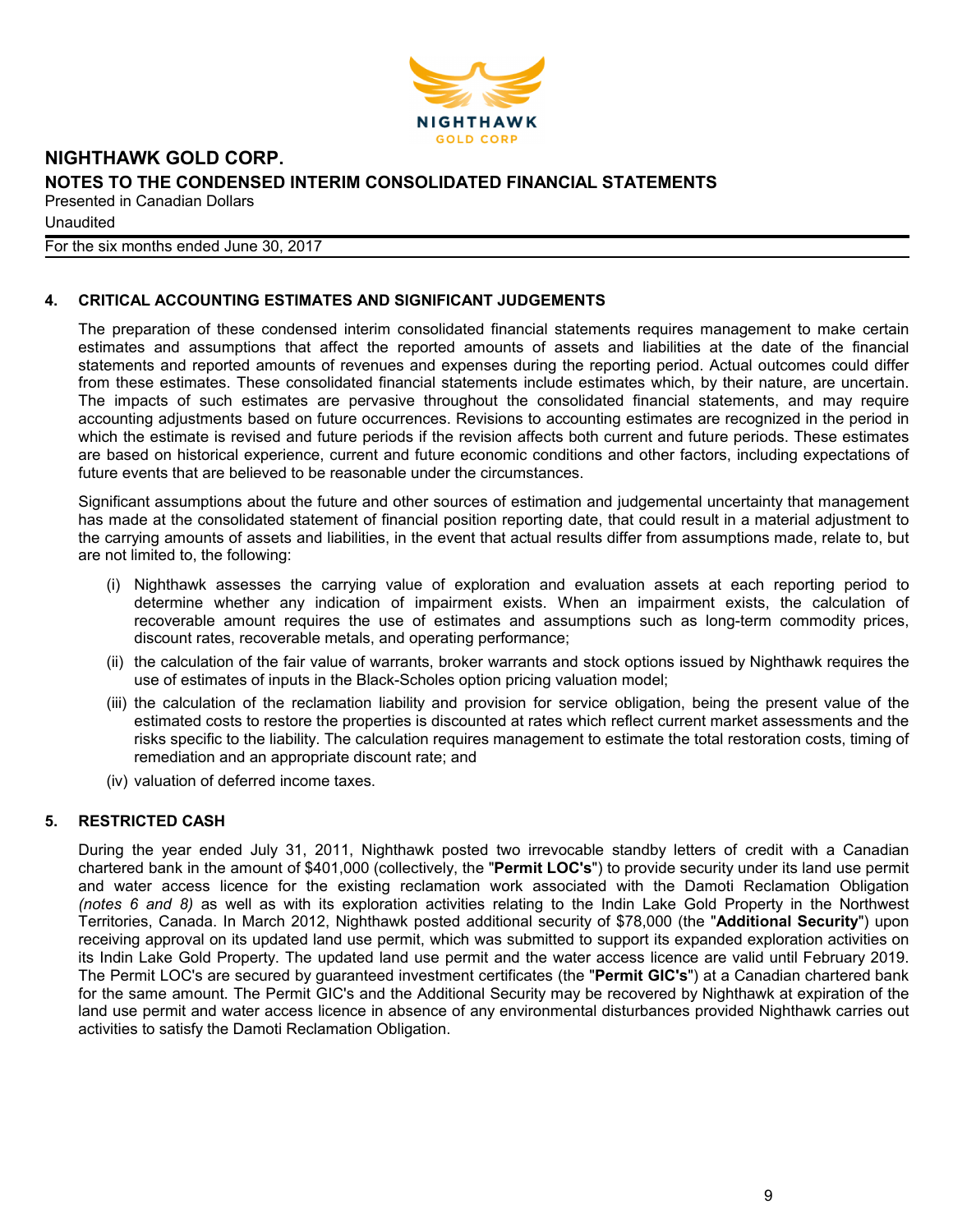

**Unaudited** 

For the six months ended June 30, 2017

### **5. RESTRICTED CASH (continued)**

On January 26, 2012, under the terms of its agreement to acquire 100% ownership of the mineral claims and leases of the former producing Colomac Gold Mine (the "**Colomac Gold Project**") *(note 6)*, Nighthawk entered into three letters of credit totaling \$5,000,000 at a Canadian chartered bank in favour of Aboriginal Affairs and Northern Development Canada ("**AANDC**") to secure Nighthawk's service obligation to perform reclamation services on three other sites as follows: \$3,000,000 for the Diversified site, \$1,000,000 for the Spider Lake site and \$1,000,000 for the Chalco Lake site (collectively, the "**Colomac LOC's**") *(note 7)*. The Colomac LOC's are secured by guaranteed investment certificates (the "**Colomac GIC's**") at a Canadian chartered bank for the same amounts. Upon completion of the service obligation with respect to each reclamation site to the satisfaction of an independent third party engineer, the Colomac LOC's with respect to each site will be released and the hold restriction on the related Colomac GIC will be eliminated. At any time, the Company may terminate the liability relating to this service obligation, but as a consequence would relinquish the related Colomac GIC still held as security against the Colomac LOC's at that time.

In Fiscal 2013, the reclamation activities at the Chalco Lake site were completed and the approval of the third party engineer was obtained. As a result, the Colomac LOC with respect to the Chalco Lake site was released and the hold restriction on \$1,000,000 was eliminated at that time *(note 7)*.

| Permit     | Colomac | Total           |
|------------|---------|-----------------|
| security   | GIC's   | restricted cash |
|            |         |                 |
| 479.000 \$ |         | 4.479.000       |
|            |         | 4.000.000 \$    |

#### **6. EXPLORATION AND EVALUATION ASSETS**

| <b>Mineral Property</b>                              | Option &<br>acquisition<br>costs |    | Exploration |   | <b>Balance</b><br>December 31,<br>2016 |   | Option &<br>acquisition<br>costs |   | <b>Exploration</b> |    | <b>Balance</b><br><b>June 30.</b><br>2017 |
|------------------------------------------------------|----------------------------------|----|-------------|---|----------------------------------------|---|----------------------------------|---|--------------------|----|-------------------------------------------|
| Indin Lake Gold Property \$10,192,284                |                                  | -S | 31,483,994  | S | 41,676,278                             | S | 10,259,339                       | S | 37,448,692         | S. | 47,708,031                                |
| <b>Mineral Property</b>                              |                                  |    |             |   |                                        |   |                                  |   |                    |    | <b>Indin Lake</b><br><b>Gold Property</b> |
| Balance - December 31, 2016                          |                                  |    |             |   |                                        |   |                                  |   |                    | \$ | 41,676,278                                |
| Acquisition costs<br><b>Exploration expenditures</b> |                                  |    |             |   |                                        |   |                                  |   |                    |    | 67,055<br>5,964,698                       |
| <b>Balance - June 30, 2017</b>                       |                                  |    |             |   |                                        |   |                                  |   |                    | S  | 47,708,031                                |

(1) Expenditures for the six months ended June 30, 2017 includes \$814,455 of non-cash capitalized stock-based compensation.

#### **Indin Lake Gold Property**

In August 2008, Nighthawk acquired 6 mining leases and 6 mining claims (the "**Damoti Lake Property**") which lie within Nighthawk's Indin Lake Gold Property in the Indin Lake Greenstone Belt located approximately 200 kilometres north of Yellowknife, Northwest Territories. The Damoti Lake Property is subject to an existing 2% net smelter return royalty. Upon acquisition, a reclamation obligation existed at the Damoti Lake Property (the "**Damoti Reclamation Obligation**"). At the time of acquisition, the estimated cost of the Damoti Reclamation Obligation could not be reliably measured. Nighthawk has since carried out environmental assessments using a third party specialist and has estimated the cost of the Damoti Reclamation Obligation to be \$401,150 *(note 8)*. Nighthawk has capitalized the Damoti Reclamation Obligation, and related assessment costs, as acquisition costs related to the Damoti Lake Property as the liability was assumed at acquisition. During the three months ended June 30, 2017, Nighthawk incurred \$25,717 of assessment costs which have been capitalized as acquisition costs.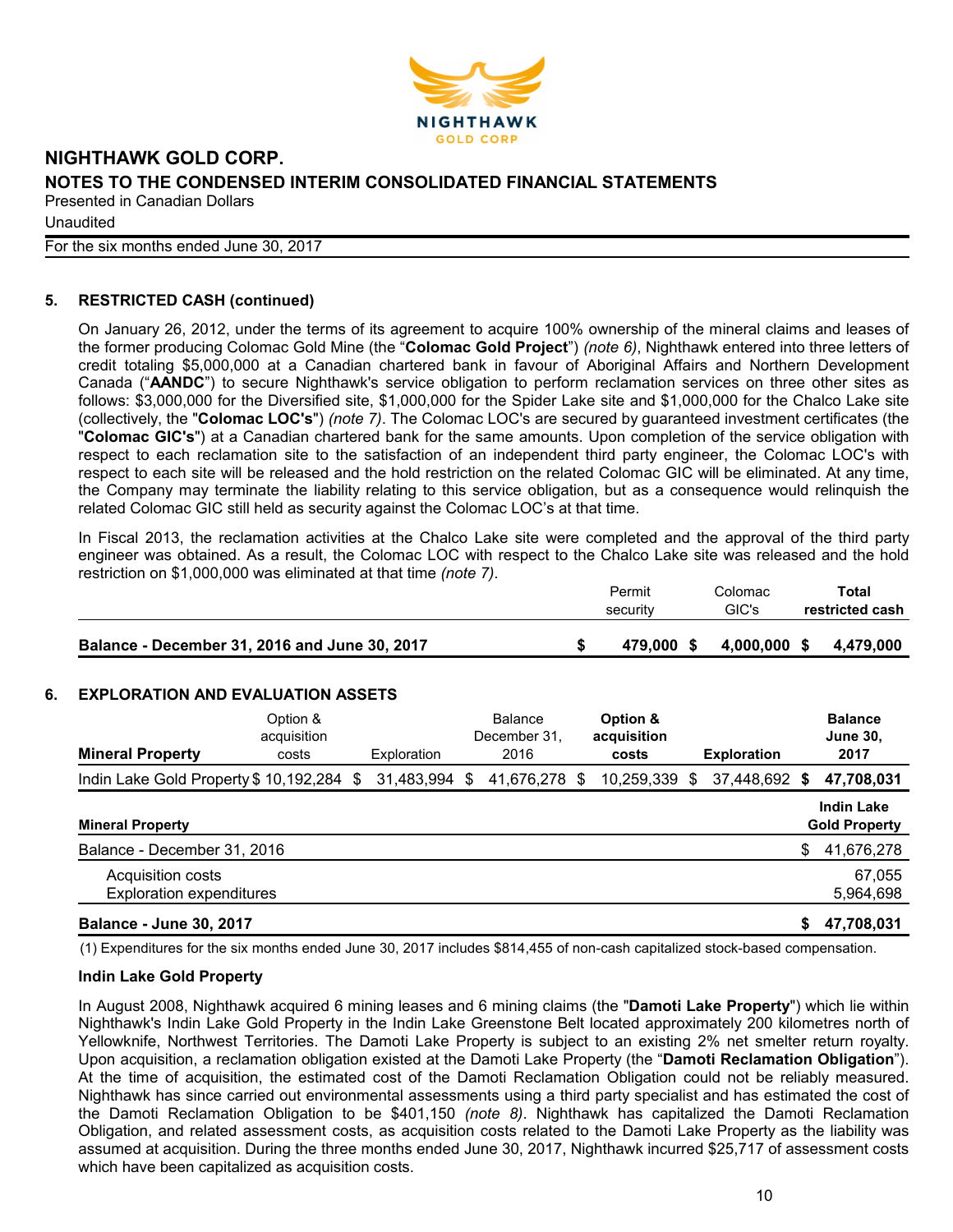

**Unaudited** 

For the six months ended June 30, 2017

### **6. EXPLORATION AND EVALUATION ASSETS (continued)**

#### **Indin Lake Gold Property (continued)**

Under agreements dated January 7, 2011, and as amended on April 4, 2013, Nighthawk acquired 100% interest in 15 mining leases and 3 mining claims (the "**Indin Lake Properties**") within the Indin Lake Greenstone Belt, subject to existing net smelter royalties on certain claims ranging from 2% to 5%, by making payments of cash and shares totalling \$725,000. In January and April 2011, Nighthawk staked 107 additional mining claims in the Northwest Territories which link the Indin Lake Properties and the Damoti Lake Property, thereby consolidating much of the Indin Lake Gold Property's ground.

In January 2012, Nighthawk completed an agreement to acquire 100% ownership of the mineral claims and leases of the Colomac Gold Project, located within the Indin Lake Greenstone Belt and contiguous to and surrounded by Nighthawk's existing Indin Lake Gold Property in the Northwest Territories, from AANDC. As consideration for the Colomac Gold Project, Nighthawk committed to perform reclamation services on three other sites within the Indin Lake Gold Property land package which are the responsibility of AANDC: the Diversified, Chalco Lake, and Spider Lake sites. The obligation for the services is to be carried out on behalf of AANDC to a maximum of \$5,000,000. See note 7 for further details on the provision for service obligation remaining at December 31, 2016. The Company did not assume the reclamation liabilities of these three sites and is not responsible for any historical environmental liabilities associated with the Colomac Gold Project. At any time, the Company may terminate the liability relating to this service obligation, but as a consequence would relinquish the related Colomac GIC still held as security against the Colomac LOC's at that time.

#### **7. PROVISION FOR SERVICE OBLIGATION**

As consideration for the Colomac Gold Project *(note 6)*, Nighthawk agreed to perform reclamation services on three other sites within the Indin Lake Gold Property land package which are the responsibility of AANDC: Diversified, Chalco Lake, and Spider Lake. The obligation for the reclamation services is to be carried out on behalf of AANDC to a maximum of \$5,000,000. Upon closing, Nighthawk entered into the Colomac LOC's totaling \$5,000,000 in favour of AANDC to secure Nighthawk's obligation to perform the services for each site. The Colomac LOC's are secured by the Colomac GIC's at a Canadian chartered bank for the same amounts *(note 5)*. Nighthawk did not assume the reclamation liabilities of these three sites. Upon completion of the service obligation with respect to each site to the satisfaction of an independent third party engineer, the Colomac LOC's with respect to each site will be released and the hold restriction on the related Colomac GIC will be eliminated. At any time, the Company may terminate the liability relating to this service obligation, but as a consequence would relinquish the related Colomac GIC still held as security against the Colomac LOC's at that time. In March 2013, the reclamation activities at the Chalco Lake site were completed upon approvals of the third party engineer.

**Service Obligation**

**Balance - December 31, 2016 and June 30, 2017 \$ 3,012,314**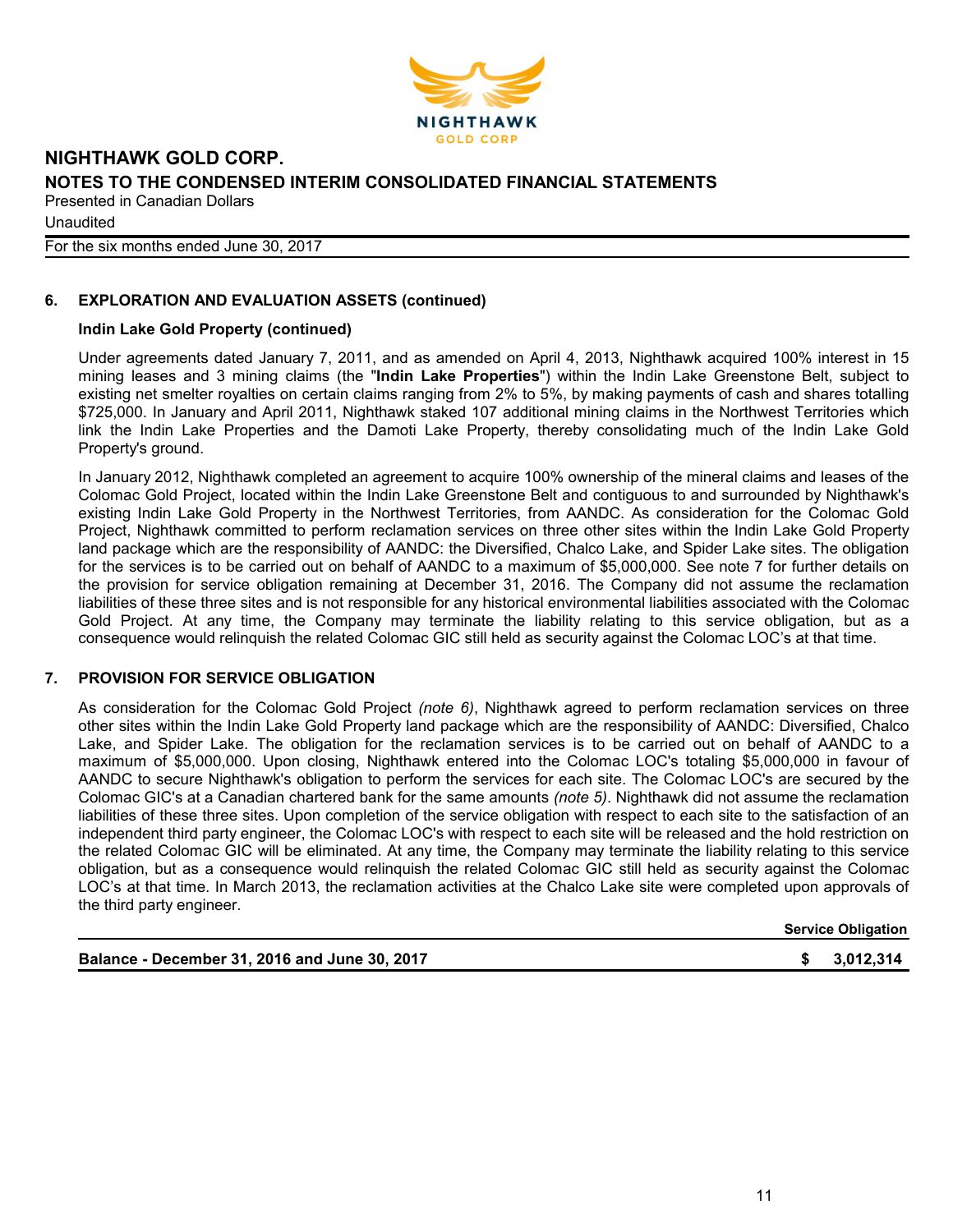

Unaudited

For the six months ended June 30, 2017

#### **8. RECLAMATION PROVISION**

Upon acquisition of the Damoti Lake Property *(note 6)*, the Damoti Reclamation Obligation existed at the Damoti Lake Property. At the time of acquisition, the estimated cost of the Damoti Reclamation Obligation could not be reliably measured. Nighthawk has since carried out environmental assessments using a third party specialist and estimated the cost of the Damoti Reclamation Obligation to be \$401,150. Nighthawk posted the Permit GIC's, to secure the Permit LOC's, and remitted the Additional Security for an amount of \$479,000 *(note 5)* to provide security under its land use permit and water access licence for the Damoti Reclamation Obligation as well as for exploration activities relating to the Indin Lake Gold Property.

|                                               | Amount  |
|-----------------------------------------------|---------|
| Balance - December 31, 2016 and June 30, 2017 | 401,150 |

#### **9. SHARE CAPITAL**

#### **(a) Common Shares**

**Authorized Capital** - Unlimited common shares **Issued**

|                                                                                                                  | Number of<br>shares     | Consideration             |
|------------------------------------------------------------------------------------------------------------------|-------------------------|---------------------------|
| Balance - December 31, 2016                                                                                      | 154,823,462             | 61,916,419                |
| Issued for cash - bought deal private placement                                                                  | 16,428,573              | 11,500,001                |
| Issued for cash - bought deal flow-through private placement<br>Issued for cash - non-brokered private placement | 12,365,593<br>3,027,926 | 11,500,001<br>2,119,548   |
| Flow-through share premium<br>March 2017 Broker Warrants                                                         |                         | (2,844,086)<br>(299, 259) |
| March 2017 Warrants                                                                                              |                         | (3,712,483)               |
| Issue costs<br>Tax effect of share issue costs                                                                   |                         | (1,617,273)<br>428,577    |
| Exercise of stock options                                                                                        | 1,695,482               | 655,148                   |
| Fair value of stock options transferred to common shares                                                         |                         | 246,438                   |
| <b>Balance - June 30, 2017</b>                                                                                   | 188,341,036 \$          | 79.893.031                |

On March 2, 2017 the Company completed a bought deal private placement (the "**Offering**") with the over-allotment option granted to the underwriters exercised in full. The Company also completed a non-brokered private placement (the "**Non-Brokered Offering**"). A total of 31,822,092 of common shares were issued for total gross proceeds of \$25,119,550.

Pursuant to the Offering, the Company issued an aggregate of 12,365,593 flow-through units ("**March 2017 FT Units**") at a price of \$0.93 per March 2017 FT Unit and 16,428,573 units ("**March 2017 Units**") at a price of \$0.70 per March 2017 Unit, for aggregate gross proceeds of \$23,000,002. Each March 2017 FT Unit is comprised of one flowthrough common share and one-half of one transferable common share purchase warrant (each whole common share purchase warrant, a "**March 2017 Warrant**"). Each March 2017 Unit is comprised of one common share and one-half of one March 2017 Warrant. Each March 2017 Warrant entitles the holder thereof to acquire one common share of the Company at a price of \$1.10 until September 2, 2018.

Pursuant to the Non-Brokered Offering, the Company issued 3,027,926 Units at a price of \$0.70 per March 2017 Unit, for aggregate gross proceeds of \$2,119,548.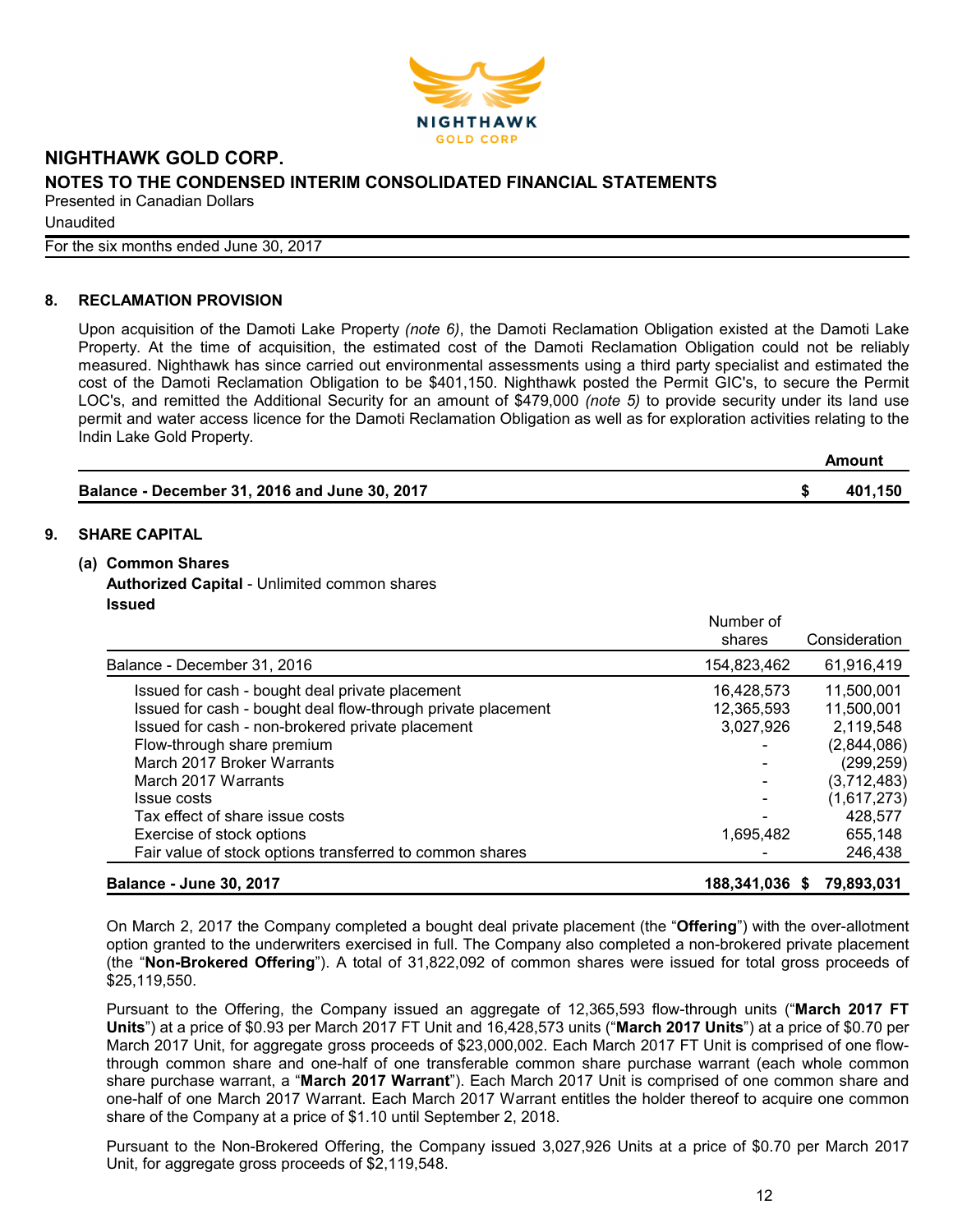

**Unaudited** For the six months ended June 30, 2017

#### **9. SHARE CAPITAL (continued)**

#### **(a) Common Shares (continued)**

Share issue costs associated with the Offering and the Non-Brokered Offering were \$1,617,273. As well, 824,631 compensation options ("**March 2017 Broker Warrants**") were issued to the underwriters having a fair value of \$229,259. Each March 2017 Broker Warrant is exercisable into one common share of the Company at a price of \$0.70 until September 2, 2018. The net proceeds of \$23,502,277 were allocated \$19,789,794 as to the common shares and \$3,712,483 as to the March 2017 Warrants.

#### **(b) Warrants**

|                                        | <b>Warrants</b> | <b>Broker</b><br>warrants | <b>Allocated</b><br>value |
|----------------------------------------|-----------------|---------------------------|---------------------------|
| Balance - December 31, 2016            | -               | $\blacksquare$            |                           |
| March 2017 Broker Warrants (note 9(a)) | -               | 824.631                   | 299.259                   |
| March 2017 Warrants (note 9(a))        | 15.911.042      | ۰                         | 3,712,483                 |
| <b>Balance - June 30, 2017</b>         | 15,911,042      | 824,631                   | 4,011,742                 |

During the six months ended June 30, 2017, the following warrants were issued and valued using the Black-Scholes option pricing model parameters listed below (in each case with no dividends and a nil forfeiture rate):

|                     |              |                       |                                  | <b>Black-Scholes Option Pricing Parameters</b> |                                 |                             |                   |
|---------------------|--------------|-----------------------|----------------------------------|------------------------------------------------|---------------------------------|-----------------------------|-------------------|
|                     | Expiry date  | <b>Exercise price</b> | <b>Grant date</b><br>stock price | <b>Risk-free</b><br>interest rate              | <b>Expected life</b><br>(years) | <b>Volatility</b><br>factor | <b>Fair value</b> |
| March 2017 Broker   |              |                       |                                  |                                                |                                 |                             |                   |
| Warrants            | Sep. 2, 2018 | \$0.70                | \$0.69                           | 0.76%                                          | 1.5                             | 117%                        | \$0.36            |
| March 2017 Warrants | Sep. 2, 2018 | \$1.10                | \$0.69                           | 0.76%                                          | 1.5                             | 117%                        | \$0.22            |

A summary of Nighthawk's outstanding warrants at June 30, 2017 is presented below:

|                               | Number of  |                       |                    |
|-------------------------------|------------|-----------------------|--------------------|
| <b>Issue date</b>             | warrants   | <b>Exercise price</b> | <b>Expiry date</b> |
| March 2, 2017 Broker Warrants | 824.631    | \$0.70                | September 2, 2018  |
| March 2, 2017 Warrants        | 15.911.042 | \$1.10                | September 2, 2018  |
|                               | 16,735,673 |                       |                    |

Option pricing models require the use of highly subjective estimates and assumptions including the expected stock price volatility. Volatility is based on the historical volatility of Nighthawk. Changes in the underlying assumptions can materially affect the fair value estimates.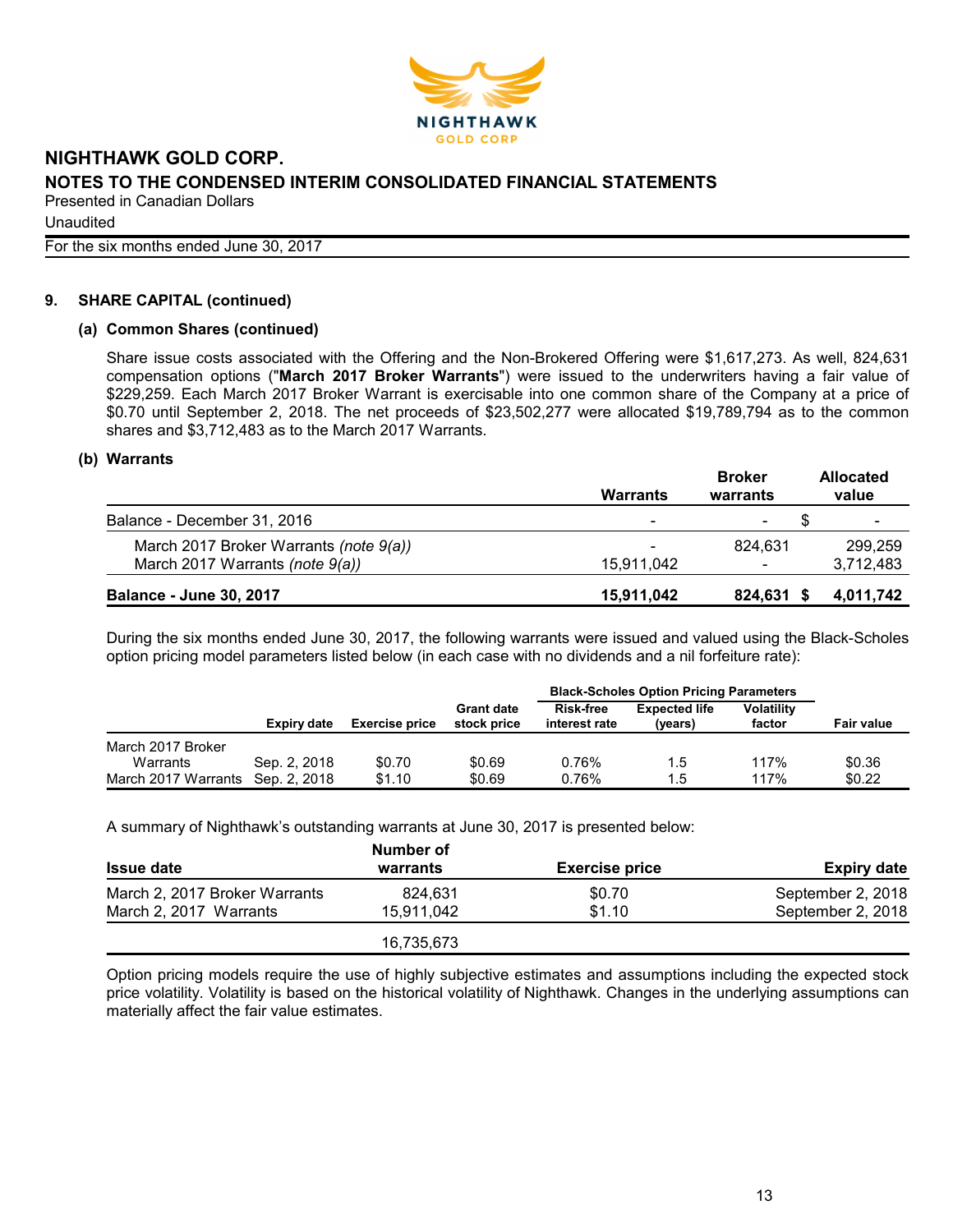

**Unaudited** For the six months ended June 30, 2017

**9. SHARE CAPITAL (continued)**

#### **(c) Contributed Surplus**

#### **Share-based Payment Reserve**

| Balance - December 31, 2016            | 9,976,849  |
|----------------------------------------|------------|
| Stock-based compensation - expensed    | 1.912.148  |
| Stock-based compensation - capitalized | 814.455    |
| Exercise of stock options              | (246, 438) |
| <b>Balance - June 30, 2017</b>         | 12,457,014 |

#### **Stock Options**

Nighthawk has a stock option plan under which stock options may be granted to Nighthawk's directors, senior officers, employees, consultants and consultant companies. The stock option plan: (i) provides that the number of common shares reserved for issuance, within a one year period, to any one optionee, shall not exceed 5% of the outstanding common shares; (ii) provides the maximum number of common shares reserved for issuance pursuant to options granted to insiders may not exceed 10%; (iii) and contains other provisions to ensure the stock option plan is compliant with stock exchange regulations. The options granted vest immediately or as otherwise determined by Nighthawk's Board of Directors.

|                                | Number of<br>options | Weighted<br>average<br>exercise price |
|--------------------------------|----------------------|---------------------------------------|
| Balance - December 31, 2016    | 10,146,736 \$        | 0.33                                  |
| Granted                        | 4,170,000            | 0.80                                  |
| Exercised                      | (1,695,482)          | 0.39                                  |
| <b>Balance - June 30, 2017</b> | 12,621,254 \$        | 0.48                                  |

During the six months ended June 30, 2017, the following stock options were issued and valued using the Black-Scholes option pricing model parameters listed below (in each case with no dividends and a nil forfeiture rate):

|                                |                      |                       |                                  | <b>Black-Scholes option pricing parameters</b> |                                 |                             |                   |
|--------------------------------|----------------------|-----------------------|----------------------------------|------------------------------------------------|---------------------------------|-----------------------------|-------------------|
| <b>Expiry date</b>             | Number of<br>options | <b>Exercise price</b> | <b>Grant date</b><br>stock price | <b>Risk-free</b><br>interest rate              | <b>Expected life</b><br>(years) | <b>Volatility</b><br>factor | <b>Fair value</b> |
| Six months ended June 30, 2017 |                      |                       |                                  |                                                |                                 |                             |                   |
| March 20, 2022                 | 4.170.000            | \$0.80                | \$0.80                           | 1.02%                                          | 5.0                             | 117%                        | \$0.65            |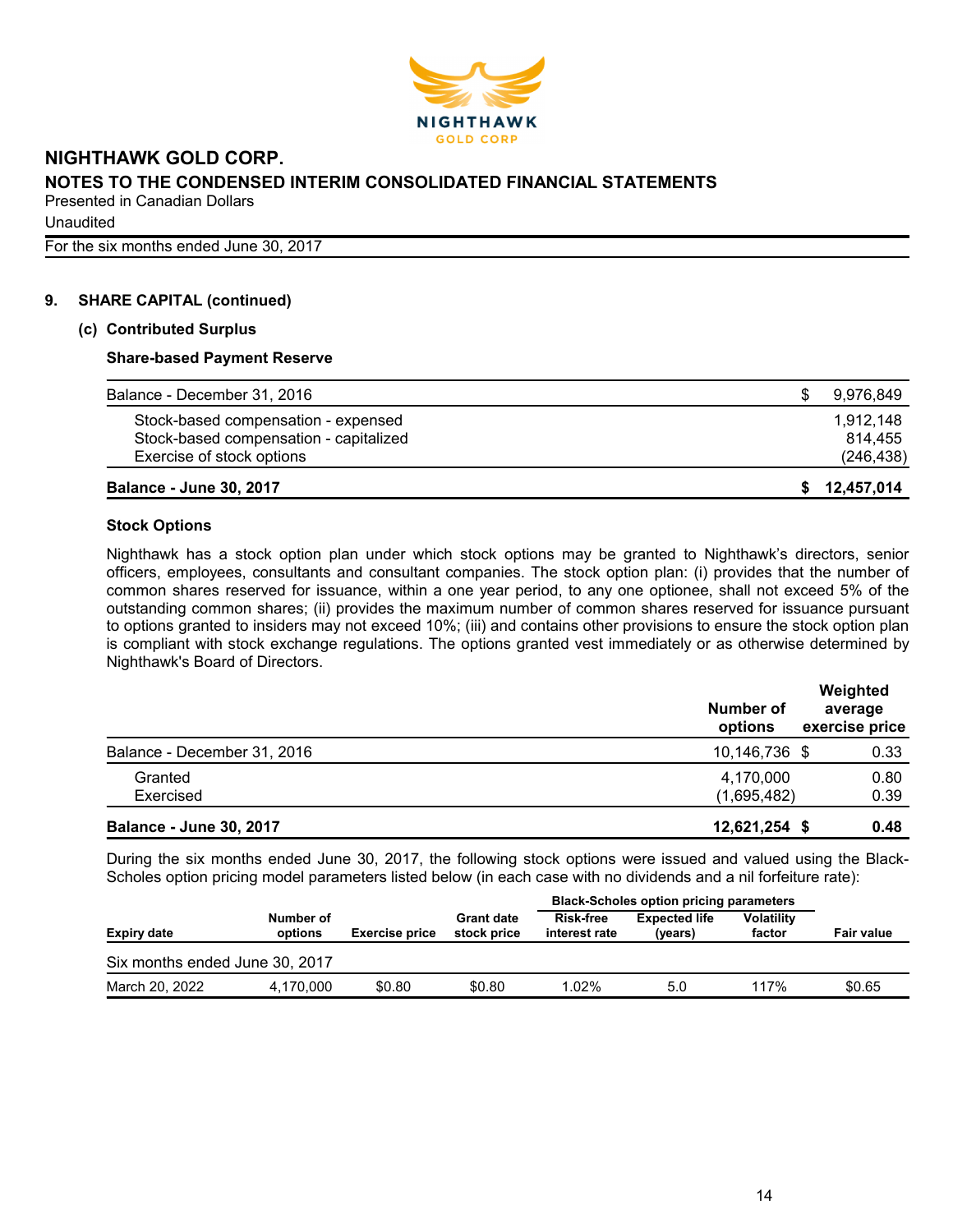

**Unaudited** 

For the six months ended June 30, 2017

#### **9. SHARE CAPITAL (continued)**

#### **(c) Contributed Surplus (continued)**

A summary of Nighthawk's outstanding stock options at June 30, 2017 is presented below:

| $\overline{ }$<br><b>Grant date</b> | <b>Options</b><br>outstanding | <b>Options</b><br>exercisable | <b>Exercise price</b> | <b>Weighted average</b><br>remaining life<br>(years) |
|-------------------------------------|-------------------------------|-------------------------------|-----------------------|------------------------------------------------------|
| September 13, 2012                  | 129,974                       | 129,974                       | \$0.30                | 0.2                                                  |
| January 29, 2013                    | 64,986                        | 64,986                        | \$0.30                | 0.6                                                  |
| July 15, 2013                       | 490,000                       | 490,000                       | \$0.60                | 1.0                                                  |
| November 29, 2013                   | 364,000                       | 364,000                       | \$0.50                | 1.4                                                  |
| March 12, 2014                      | 276,193                       | 276,193                       | \$0.46                | 1.7                                                  |
| June 10, 2014                       | 568,634                       | 568.634                       | \$0.61                | 1.9                                                  |
| August 12, 2014                     | 162,467                       | 162.467                       | \$0.61                | 2.1                                                  |
| December 17, 2014                   | 1,850,000                     | 1,850,000                     | \$0.34                | 2.5                                                  |
| December 1, 2015                    | 1,665,000                     | 1,665,000                     | \$0.15                | 3.4                                                  |
| June 8, 2016                        | 2,430,000                     | 2,430,000                     | \$0.25                | 3.9                                                  |
| July 4, 2016                        | 450,000                       | 400,000                       | \$0.37                | 4.0                                                  |
| March 20, 2017                      | 4,170,000                     | 4,170,000                     | \$0.80                | 4.7                                                  |
|                                     | 12,621,254                    | 12,571,254                    | \$0.48                | 3.5                                                  |

(a) Subsequent to period end, 1,506,126 stock options having a weighted average exercise price of \$0.39 were exercised for gross proceeds of \$591,822.

The weighted average exercise price of the outstanding and exercisable options was \$0.48. The weighted average remaining contractual life of outstanding options is 3.5 years.

Option pricing models require the use of highly subjective estimates and assumptions including the expected stock price volatility. Volatility is based on the historical volatility of Nighthawk. Changes in the underlying assumptions can materially affect the fair value estimates. The options issued to non-employees were valued using the fair value of the equity instrument granted in the absence of a reliable estimate of the fair value of the goods or services received.

#### **10. NET LOSS PER SHARE**

Net loss per share has been calculated using the weighted average number of shares outstanding during the three and six months ended June 30, 2017 and 2016.

|                                                                               | Three months ended<br>June 30, |             |             | Six months ended<br>June 30.                                          |            |  |
|-------------------------------------------------------------------------------|--------------------------------|-------------|-------------|-----------------------------------------------------------------------|------------|--|
|                                                                               |                                | 2017        | 2016        | 2017                                                                  | 2016       |  |
| Net loss for the period<br>Basic and fully diluted weighted average number of |                                |             |             | $(881, 871)$ \$ $(6, 559, 987)$ \$ $(3, 310, 760)$ \$ $(6, 673, 460)$ |            |  |
| shares outstanding during the period                                          |                                | 187,638,689 | 69,964,667  | 176,464,796                                                           | 69,964,667 |  |
| Basic and fully diluted net loss per share                                    |                                | Nil \$      | $(0.09)$ \$ | $(0.02)$ \$                                                           | (0.10)     |  |

Fully diluted weighted average common shares outstanding for the three and six months ended June 30, 2017 and 2016 are not reflective of the outstanding stock options, warrants and broker warrants as their exercise would be anti-dilutive in the loss per share calculation.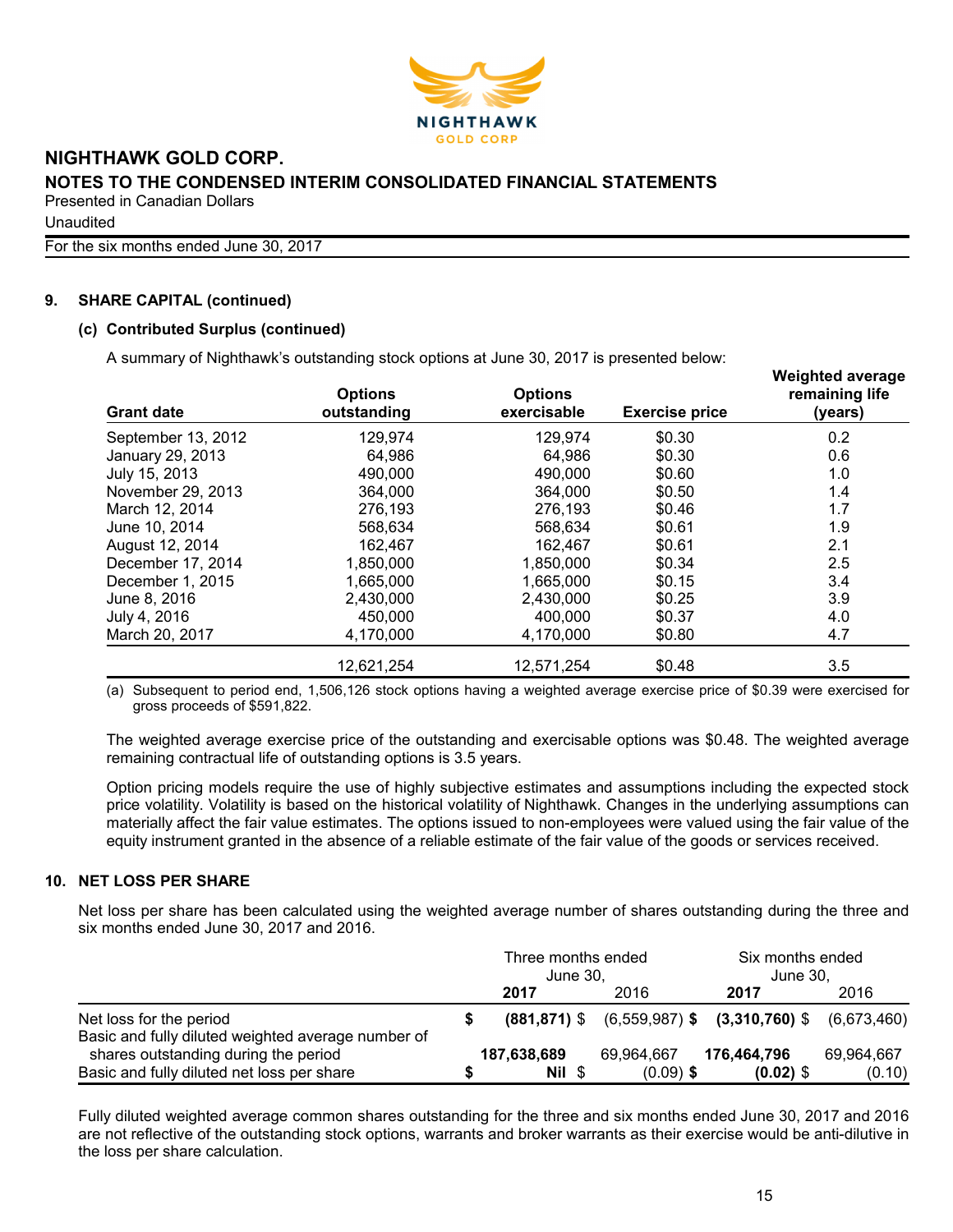

Unaudited

For the six months ended June 30, 2017

#### **11. RELATED PARTY DISCLOSURES**

#### **(a) Director and Executive Management Compensation**

Directors and executive management's compensation for the six months ended June 30, 2017 and 2016 consisted of the following:

|                             |   | Three months ended<br>June 30, |            | Six months ended<br>June 30, |         |  |
|-----------------------------|---|--------------------------------|------------|------------------------------|---------|--|
|                             |   | 2017                           | 2016       | 2017                         | 2016    |  |
| Cash compensation           | S | $80,000$ \$                    | 57,500 \$  | 163,000 \$                   | 115,000 |  |
| <b>Employment benefits</b>  |   | 1.317                          | 1.317      | 2.634                        | 2.634   |  |
| Fair value of stock options |   | $\blacksquare$                 | 199,500    | 1,694,066                    | 199,500 |  |
|                             |   | $81,317$ \$                    | 258,317 \$ | $1,859,700$ \$               | 317,134 |  |

Directors and executive management received the following stock options during the six months ended June 30, 2017:

|                |                      |                       |                                  | <b>Black-Scholes option pricing parameters</b> |                                 |                             |                   |  |  |
|----------------|----------------------|-----------------------|----------------------------------|------------------------------------------------|---------------------------------|-----------------------------|-------------------|--|--|
| Expiry date    | Number of<br>options | <b>Exercise price</b> | <b>Grant date</b><br>stock price | <b>Risk-free</b><br>interest rate              | <b>Expected life</b><br>(vears) | <b>Volatility</b><br>factor | <b>Fair value</b> |  |  |
| March 20, 2022 | 2.600.000            | \$0.80                | \$0.80                           | .02%                                           | 5.0                             | 117%                        | \$0.65            |  |  |

The total fair value of stock options granted to directors and executive management for the six months ended June 30, 2017 was \$1,694,066. All of the stock options granted vested immediately on the date of grant and have a contractual life of 5 years from the date of grant.

Stock-based compensation of \$260,626 to executive management has been capitalized to the exploration and evaluations assets for the six months ended June 30, 2017.

#### **(b) Director and Executive Management Transactions**

The aggregate value of transactions and outstanding balances relating to entities over which directors and executive management have control or significant influence were as follows:

| <b>Transaction</b><br>Geological consulting<br>Consulting<br>Rent |                   | <b>Transaction value</b><br>for the periods ended |                                  |                             |                     | Balance outstanding as at |  |                      |
|-------------------------------------------------------------------|-------------------|---------------------------------------------------|----------------------------------|-----------------------------|---------------------|---------------------------|--|----------------------|
|                                                                   | Note              | <b>Six months</b><br>Jun. 30, 2017                |                                  | Six months<br>Jun. 30, 2016 |                     | <b>June 30.</b><br>2017   |  | December 31.<br>2016 |
|                                                                   | '1)<br>(2)<br>(3) | S                                                 | $110,000$ \$<br>50,000<br>28.932 |                             | 75,000 \$<br>40.000 | $18,333$ \$<br>8,333<br>- |  | 12.500               |
|                                                                   |                   |                                                   | 188,932 \$                       |                             | 115,000 \$          | 26,666                    |  | 12.500               |

(1) During the six months ended June 30, 2017, Nighthawk paid geological consulting fees of \$110,000 (six months ended June 30, 2016 - \$75,000) to Byron Geological Inc., a company controlled by Dr. Michael Byron, the current Chief Executive Officer and a Director of Nighthawk. At June 30, 2017, the balance owed was \$18,333 (December 31, 2016 - \$12,500).

(2) During the six months ended June 30, 2017, Nighthawk paid financial consulting fees of \$50,000 (six months ended June 30, 2016 - \$40,000) to 2245448 Ontario Inc., a company controlled by Michael Leskovec, the Chief Financial Officer of Nighthawk. At June 30, 2017, the balance owed was \$8,333 (December 31, 2016 - \$nil).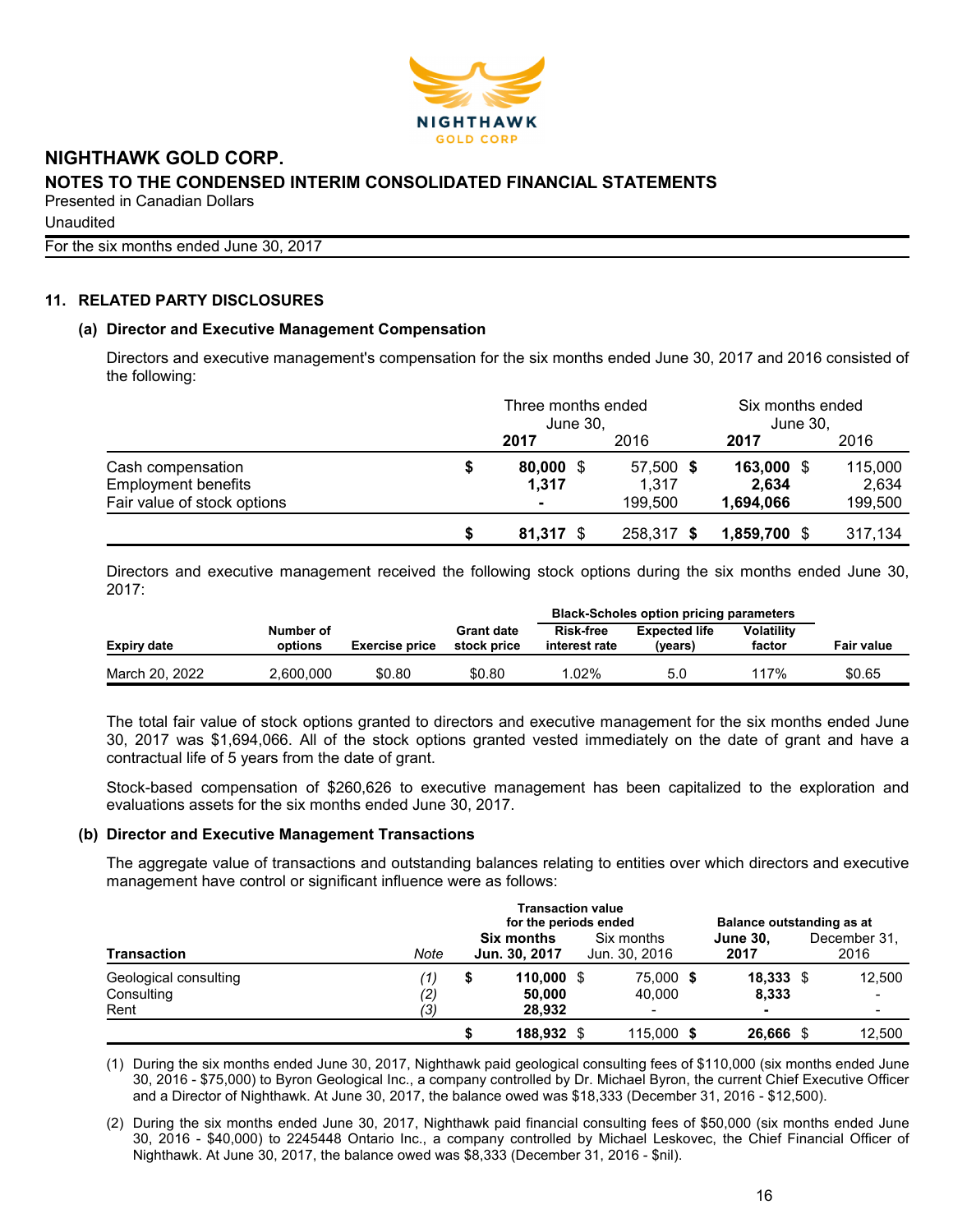

**Unaudited** For the six months ended June 30, 2017

#### **11. RELATED PARTY DISCLOSURES (continued)**

#### **(b) Director and Executive Management Transactions (continued)**

(3) During the six months ended June 30, 2017, the Company paid rent and office costs of \$28,932 (six months ended June 30, 2016 - \$nil) to 1249687 Ontario Ltd., a company controlled by Brent Peters, a director of the Company. At June 30, 2017, the balance owed was \$nil (December 31, 2016 - \$nil).

#### **12. MANAGEMENT OF CAPITAL RISK**

Nighthawk's capital management objective is to obtain adequate levels of funding to support its exploration activities, to obtain corporate and administrative functions necessary to support organizational functioning and obtain sufficient funding to further the identification and development of precious metal deposits. Achieving this objective requires management to consider the underlying nature of exploration activities, availability of capital, the cost of various capital alternatives and other factors.

Nighthawk raises capital, as necessary, to meet its needs and take advantage of perceived opportunities and, therefore, does not have a numeric target for its capital structure. Funds are primarily secured through equity capital raised by way of private placements. There can be no assurance that Nighthawk will be able to continue raising equity capital in this manner.

Establishing and adjusting capital requirements is a continuous management process. Exploration involves a high degree of "discovery" risk and substantial uncertainties about the ultimate ability of Nighthawk to achieve positive cash flows from operations. Consequently, management primarily funds Nighthawk's exploration activities and administrative costs by issuing share capital rather than using other capital sources that require fixed repayments of principal or interest. Nighthawk will continue to assess new properties and seek to acquire an interest in additional properties if it feels there is sufficient geologic or economic potential and if it has adequate financial resources to do so.

Development activities may begin once a property's mineral reserves are estimated and Nighthawk makes a positive production decision. At this point, management may consider other sources of financing such as senior debt or convertible debentures as a means to reduce equity dilution.

Nighthawk's capital under management at June 30, 2017 includes share capital of \$79,893,031 (December 31, 2016 - \$61,916,419).

Nighthawk invests all capital that is surplus to its immediate operational needs in short-term, liquid and highly rated financial instruments, such as cash, and short-term guarantee deposits, all held with major Canadian financial institutions.

There were no changes in Nighthawk's approach to capital management during the six months ended June 30, 2017 and Nighthawk is not subject to any externally imposed capital requirements other than the restricted cash held as guaranteed investment certificates at a Canadian chartered bank as security for the letters of credit posted with respect to Damoti Reclamation Obligation and the Colomac Security *(note 5)*.

As of June 30, 2017, Nighthawk had \$3,644,578, and \$11,500,001 of flow-through expenditure obligations remaining, which must be expended by December 31, 2017 and December 31, 2018, respectively.